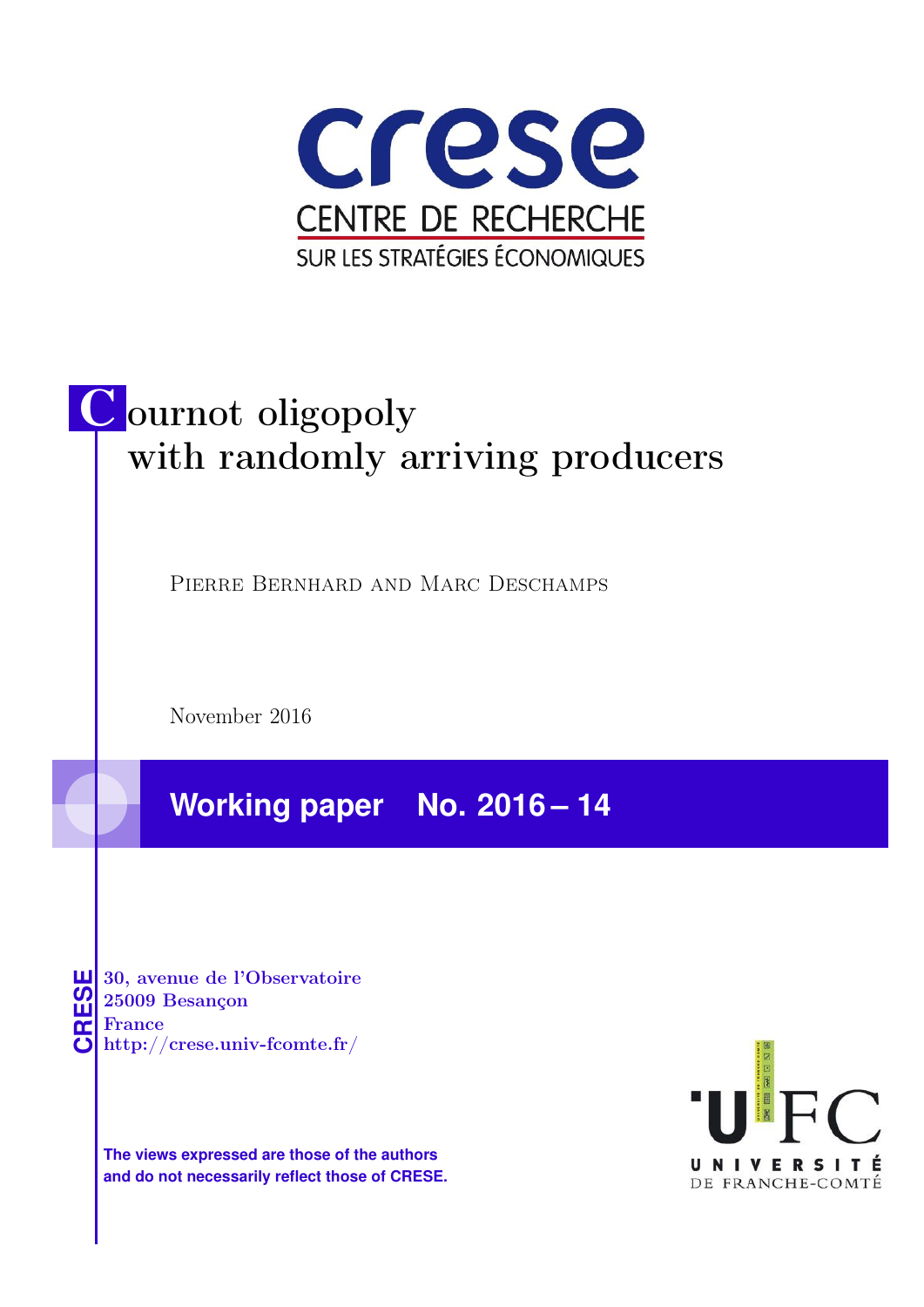# Cournot oligopoly with randomly arriving producers

Pierre Bernhard<sup>∗</sup> and Marc Deschamps<sup>†</sup>

November 22, 2016

#### Abstract

Cournot model of oligopoly appears as a central model of strategic interaction between competing firms both from a theoretical and applied perspective (e.g antitrust). As such it is an essential tool in the economics toolbox and always a stimulus. Although there is a huge and deep literature on it and as far as we know, we think that there is a "mouse hole" wich has not already been studied: Cournot oligopoly with randomly arriving producers. In a companion paper [Bernhard and Deschamps, 2016b] we have proposed a rather general model of a discrete dynamic decision process where producers arrive as a Bernoulli random process and we have given some examples relating to oligopoly theory (Cournot, Stackelberg, cartel). In this paper we study Cournot oligopoly with random entry in *discrete* (Bernoulli) and *continuous* (Poisson) time, whether time horizon is finite or infinite. Moreover we consider here constant and variable probability of entry or density of arrivals. In this framework, we are able to provide algorithmes answering four classical questions: 1/ what is the expected profit for a firm inside the Cournot oligopoly at the beginning of the game?, 2/ How do individual quantities evolve?, 3/ How do market quantities evolve?, and 4/ How does market price evolve?

Keywords Cournot market structure, Bernoulli process of entry, Poisson density of arrivals, Dynamic Programming. *JEL* code: C72, C61, L13 MSC: 91A25, 91A06, 91A23, 91A50, 91A60.

<sup>\*</sup>Biocore team, INRIA-Sophia Antipolis-Méditerranée

<sup>&</sup>lt;sup>†</sup>CRESE EA3190, Univ. Bourgogne Franche-Comté F-25000 Besancon. I thank BETA CNRS, GREDEG CNRS and OFCE Sciences Po for their financial and material support.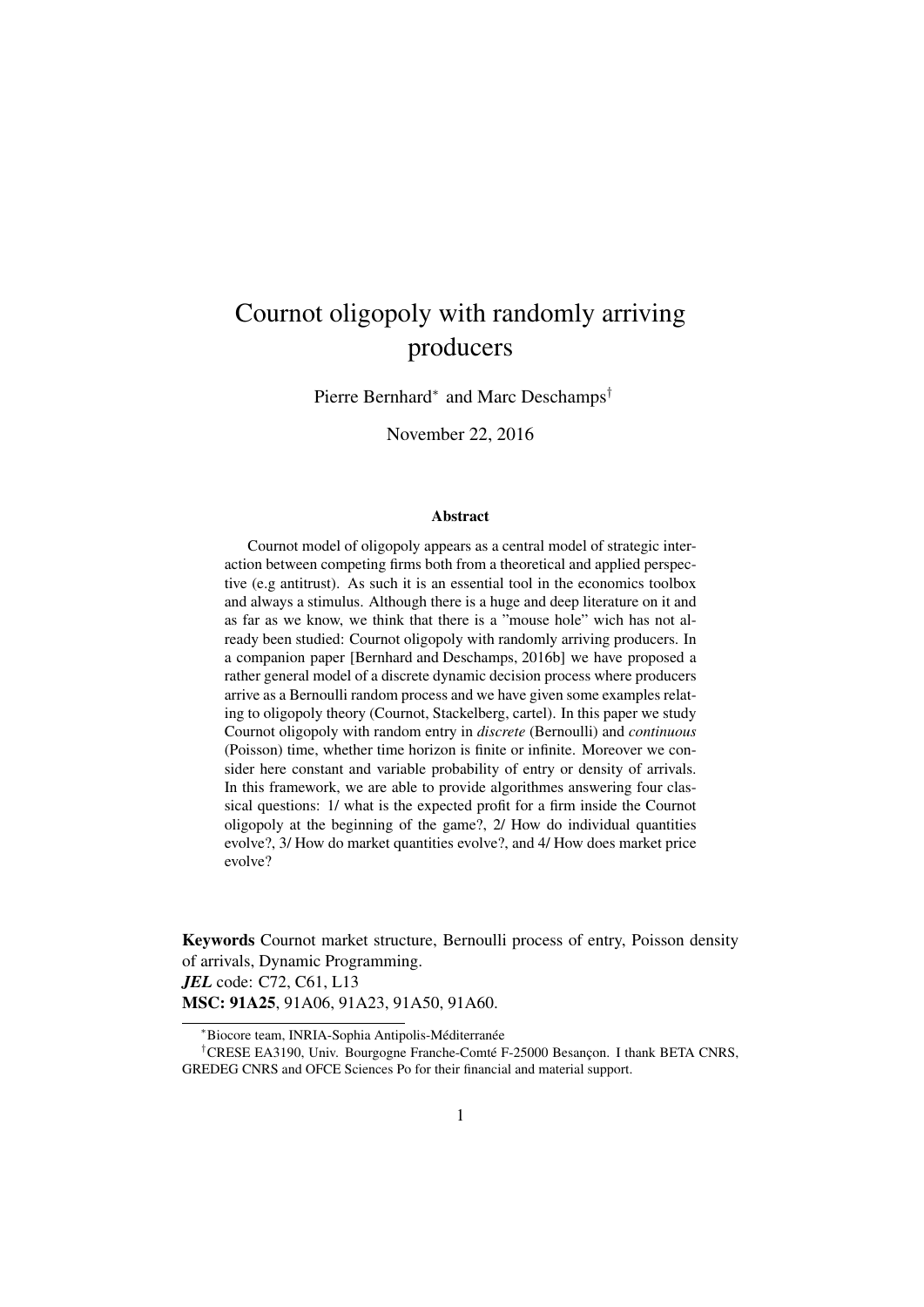# 1 Introduction

While it was ignored for many years it seems almost impossible today to think about competition in economics without considering the Cournot oligopoly model. As H. Demsetz said in his *Economics of Business firms* book in 1995 it is one of the "safe harbors" of economic analysis, a statement also share by A. Daughety who considers that the Cournot oligopoly model "over the recent decades has come to be an essential tool in many economist's toolbox, and is likely to continue as such" in his *New Plagrave Dictionnary* notice on Cournot competition.

In it classical form Cournot's model is static, each producer's strategy is the quantity of output she will produce in the market for a specific homogeneous good and when the number of identical producers goes to infinity the market price converges toward the marginal cost. For many decades economists have extend this classical form to a large extent including to asymetric producers, differenciated goods and dynamics. On this last topic economists have notably considered the Cournot model with such characteristics as several periods of production ([Saloner, 1987], [Pal, 1991]), game with free entry ([Mankiw and Whinston, 1986], [Amir et al., 2014]), as a repeated game form ([Abreu, 1986]), as a stochastic game form ([Kebriaei and Rahimi-Kian, 2011]), as a Poisson game ([Myerson, 1998], [Myerson, 2000]) and, more recently, a mean field game ([Chan and Sircar, 2015]), in continuous-time ([Snyder et al., 2013]) or with intertemporal capacity constraints ([van den Berg et al., 2012]). But as far as we know, despite this huge and deep literature, there is a "mouse hole" wich has not been already investigated: a Cournot oligopoly model with randomly arriving producers.

To begin the study of this question we here consider a model where there is at the initial step a fix number of symmetric producers of an homogeneous good playing according to a complete information Cournot game with the common knowledge hypothesis that, at each next step, an identical producer can (or not) enter in the game and definitvely stay. We will use control theory and games differentials methods as in [Harris et al., 2010] and [Ludkovski and Sircar, 2012].

The paper is organized as follows: in the next section we present the structure of the general game dynamic model with randomly arriving players as we developped in [Bernhard and Deschamps, 2016b]. In Section 3, we present Cournot oligopoly with randomly arriving in discrete time with the use of a Bernouilli process in finite and infinite time horizon. Then in Section 4, using Poisson process, we analyse Cournot oligopoly with random arrivals in continuous time wether the game is finite or infinite. In each of these two sections we analyse the market structure with the hypothesis of constant (or variable) probability (discrete case) or density (continuous case) of entry and provide numerical results. Section 5 ends the paper by discussing conclusions and limits of our analysis.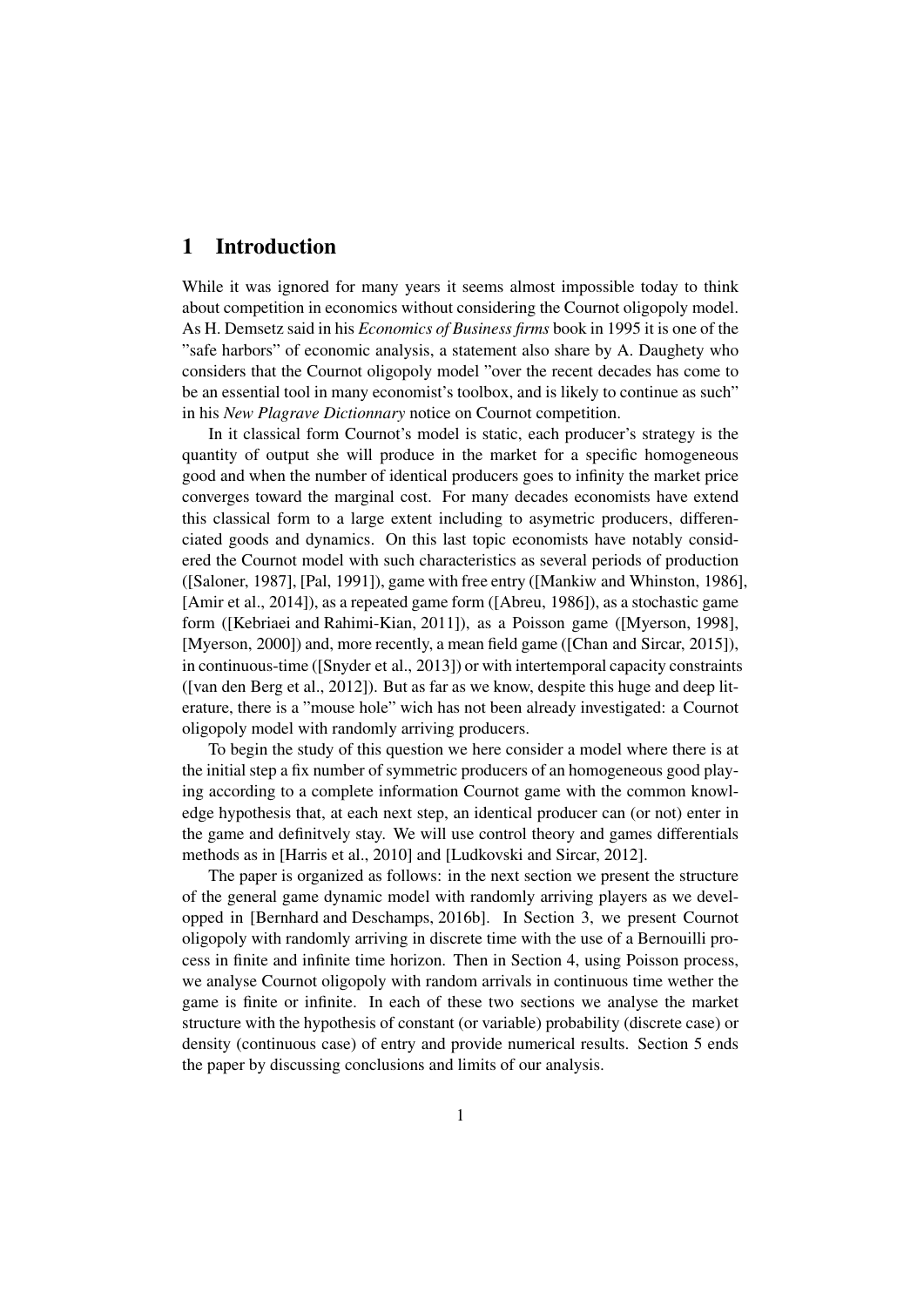# 2 General model

In a companion paper [Bernhard and Deschamps, 2016b], we investigated a rather general model of a discrete dynamic decision process where players arrive as a Bernoulli random process. We summarize here the results obtained there, simplified to fit our need in this article.

Time t is an integer (we will consider further down the continuous limit). At time  $t_1$  one player is present, then players arrive as a Bernoulli process with a unit probability  $p$ , (we will later allow  $p$  to depend on the rank of the arriving player) player number m arriving at time  $t_m$ . The game is played over an horizon T which may be finite or infinite. A sequence of (usually positive decreasing) numbers  ${\lbrace \pi_m \rbrace}$  is given, denoting the reward of each player during one time period if there are m players present. We let  $m(t)$  be the number of players actually present at time  $t$ , a random variable. Therefore, at each period of time  $t$ , all players get a reward  $\pi_{m(t)}$ . Let finally  $r \in (0, 1)$  be a discount factor. The reward of the *n*-th player arrived is

$$
\Pi_n = \sum_{t=t_n}^T r^{t-t_n} \pi_{m(t)},
$$

and we sought to evaluate its expectation  $\prod_{n=1}^e$ . Figure 1 illustrates that problem.

Concerning the sequence  $\{\pi_m\}$ , we will use the following definitions:

**Definition 1** *The sequence*  $\{\pi_m\}$  *is said to be* 

• bounded by π *if there exists a positive number* π *such that*

$$
\forall m \in \mathbb{N}, \quad |\pi_m| \leq \pi \,,
$$

• exponentially bounded by π *if there exists a positive number* π *such that*

$$
\forall m \in \mathbb{N}, \quad |\pi_m| \leq \pi^m.
$$

Notice that if the sequence  $\{\pi_m\}$  is bounded by  $\pi$ , it is exponentially bounded by  $\max\{1,\pi\}$ , while if it is exponentially by  $\pi \leq 1$ , it is bounded by  $\pi$ .

We also need the following notation for a domain of the discrete plane, for any positive integer (a time interval)  $\nu$ :

$$
\mathcal{D}_{\nu} = \{ (k, \ell) \in \mathbb{N}^2 \mid 0 \le \ell \le k \le \nu \}.
$$
 (1)

The theorems proved in [Bernhard and Deschamps, 2016b] can be simplified here, with the use of the combinatorial coefficients

$$
\forall k \ge \ell \in \mathbb{N}, \quad \left(\begin{array}{c} k \\ \ell \end{array}\right) = \frac{k!}{\ell!(k-\ell)!}
$$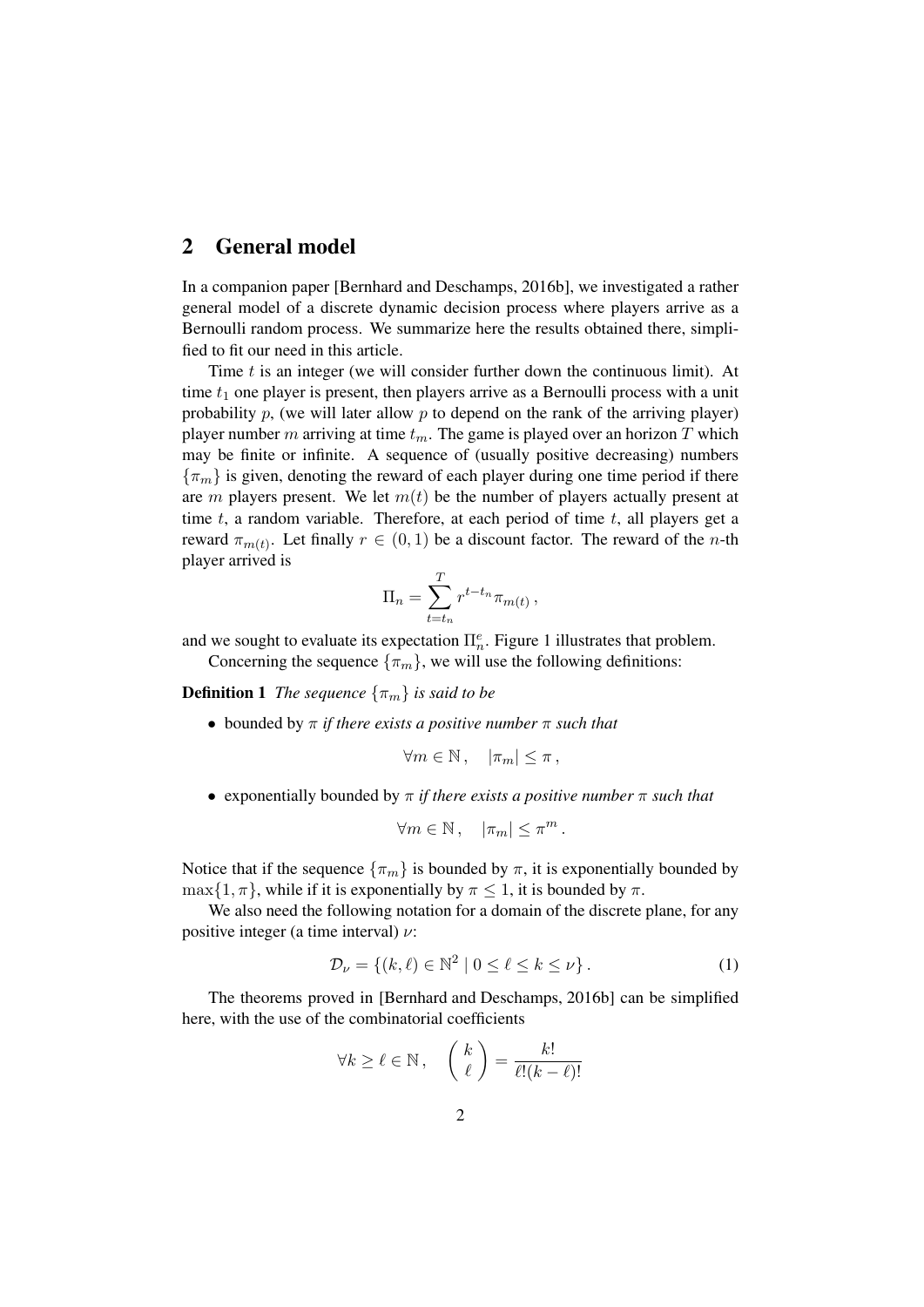

Figure 1: The events tree

**Theorem 1 (Bernhard and Deschamps [2016])** *If*  $T < \infty$ *, or if*  $T = \infty$  *and the sequence*  $\{\pi_m\}$  *is bounded or exponentially bounded by*  $\varpi < 1/r$ *, the expected payoff of the* n*-th arrived player is*

$$
\Pi_n^e = \begin{cases}\n\sum_{(k,\ell) \in \mathcal{D}_{T-t_n}} [(1-p)r]^k \left(\frac{p}{1-p}\right)^{\ell} \binom{k}{\ell} \pi_{n+\ell} & \text{if } p < 1, \\
\sum_{k=0}^{T-t_n} r^k \pi_{n+k} & \text{if } p = 1.\n\end{cases}
$$
\n(2)

# 3 Discrete time

#### 3.1 Constant entry probability

#### 3.1.1 Algorithm

We offer an alternative approach to theorem 1 to evaluate  $\Pi_n^e$ , recovering an algorithm that can easily be derived from formula (2). Given any natural integer (time interval) k, let  $q_{\ell}(k)$  be the probability that  $\ell$  players arrive during that time interval. In a Bernoulli process, only one player may arrive at each instant of time.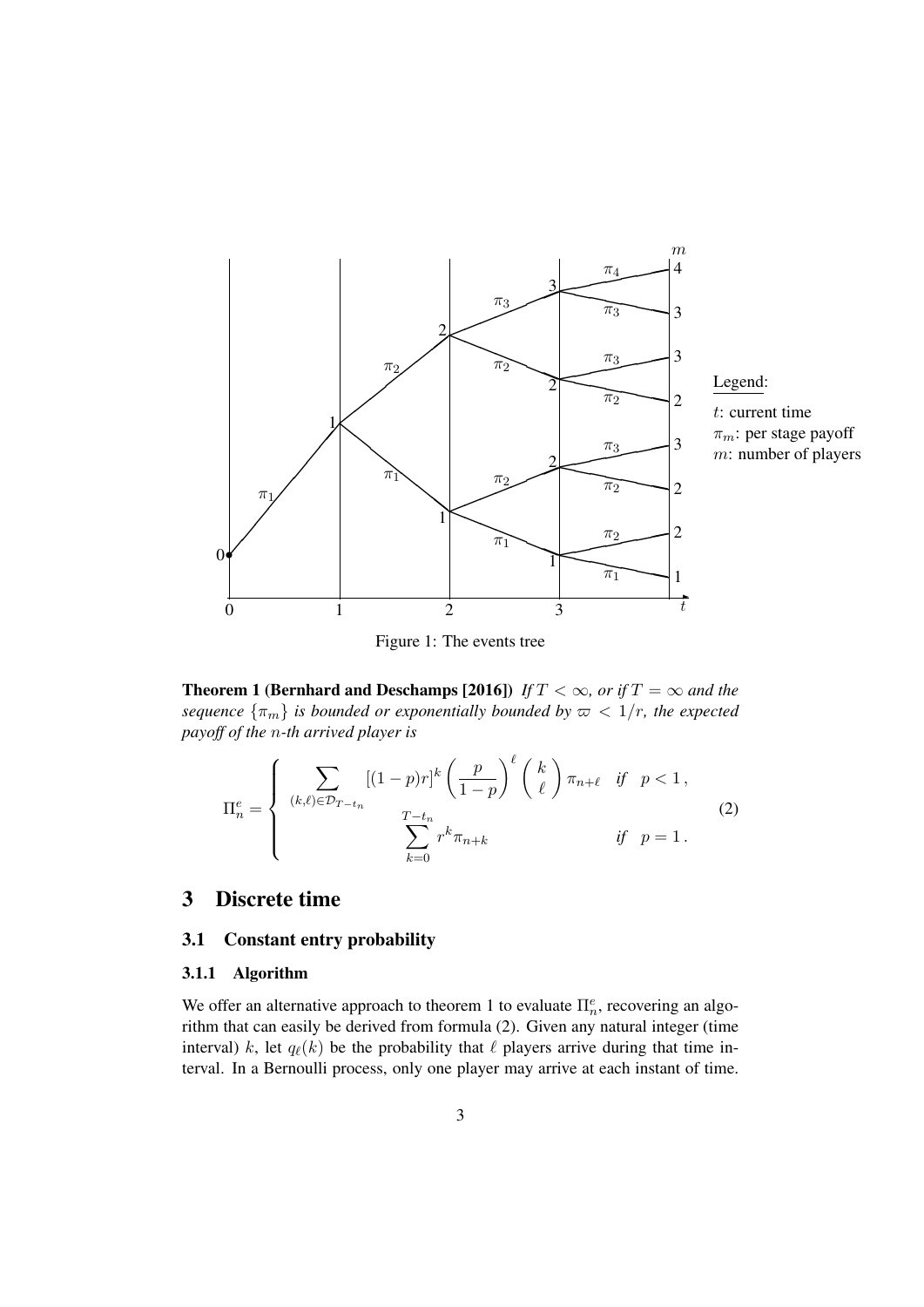Thus, there are only two incompatible ways to achieve exactly  $\ell$  arrivals at time k: either there were  $\ell - 1$  arrivals at time  $k - 1$  and one arrived at time k, or there were already  $\ell$  arrivals at time  $k - 1$  and none arrived at time k. Hence

$$
q_{\ell}(k) = pq_{\ell-1}(k-1) + (1-p)q_{\ell}(k-1).
$$
 (3)

Now, it holds that

$$
\Pi_n^e = \sum_{t=t_n}^T \mathbb{E}(\pi_{m(t)} \mid t_n), \text{ and } \mathbb{E}(\pi_{m(t)} \mid t_n) = \sum_{\ell=0}^{t-t_n} q_\ell(t - t_n) \pi_{n+\ell}.
$$

Therefore, using  $t - t_n = k$ ,

$$
\Pi_n^e = \sum_{k=0}^{T-t_n} \sum_{\ell=0}^k r^k q_\ell(k) \pi_{n+\ell}
$$

We define  $w_{\ell}(k) = r^k q_{\ell}(k)$  to obtain

$$
\Pi_n^e = \sum_{k=0}^{T-t_n} \sum_{\ell=0}^k w_\ell(k) \pi_{n+\ell} = \sum_{(k,\ell) \in \mathcal{D}_{T-t_n}} w_\ell(k) \pi_{n+\ell}, \tag{4}
$$

and also the recursive formula, useful for numerical computations:

$$
\Pi_n^e(T) = \Pi_n^e(T-1) + \sum_{\ell=0}^{T-t_n} w_{\ell}(T-t_n)\pi_{n+\ell}.
$$

The  $w_{\ell}(k)$  can be computed according to the following recursion. (The first two lines may be seen as initialization tricks, while the third one directly derives from equation (3))

$$
w_0(0) = 1,
$$
  
\n
$$
\forall k \in \mathbb{N}, \quad w_{-1}(k) = w_k(k-1) = 0,
$$
  
\n
$$
\forall \ell \le k, \quad w_{\ell}(k) = rpw_{\ell-1}(k-1) + r(1-p)w_{\ell}(k-1),
$$

We know from appendix A that the  $\pi_m$  of interest here are uniformly bounded, and therefore, from theorem 1, that this can be extended to the case where  $T = \infty$ .

Indeed, that algorithm may be derived from formula (2) identifying

$$
w_{\ell}(k) = r^{k}(1-p)^{k-\ell}p^{\ell}\left(\begin{array}{c}k\\ \ell\end{array}\right)
$$

and using the classical formula of the "Pascal triangle":

$$
\left(\begin{array}{c}k \\ \ell \end{array}\right) = \left(\begin{array}{c}k-1 \\ \ell-1 \end{array}\right) + \left(\begin{array}{c}k-1 \\ \ell \end{array}\right).
$$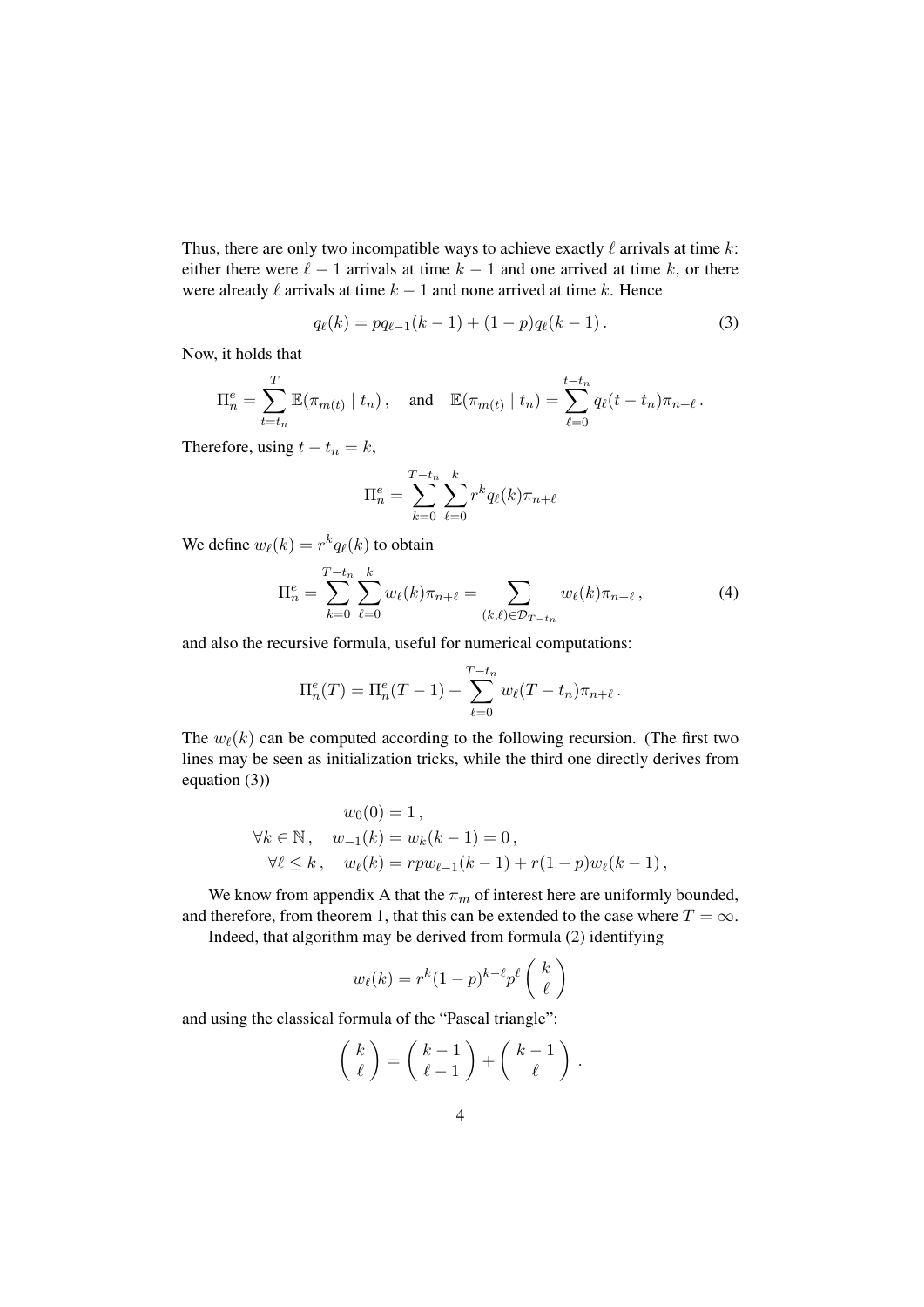#### 3.1.2 Numerical results

Figure 2 provides a plot of  $\Pi_1^e(T)$  assuming  $t_1 = 0$ , for T varying from 0 to 20, and for  $p \in \{0, 1, 4, .7, 1\}$ . In this plot, we chose  $r = .9$  and  $\pi_n = 1/(n + 1)^2$ . All the computations in this article were done with Scilab.



Figure 2: Plots of  $\Pi_1^e(T)$  against T for various values of p, with  $r = .9$ .

#### 3.2 Variable entry probability

We have seen in the introduction that it may be desirable to let the probability of entry depend on the rank of the entrant. The method of paragraph 3.1.1 can easily be extended to such a case.

#### 3.2.1 Algorithm

Let therefore  $p_m$  be the probability of entry of the competitor of rank m.

We modify slightly our previous algorithm, by introducing now the probability  $q_{n,m}(k)$  of having m players present at time  $t_n + k$  knowing that they were n at time  $t_n$ , and  $w_{n,m}(k) = r^k q_{n,m}(k)$ . (Notice that if  $p_n$  happens to be constant equal to p, then  $w_{n,m}(k) = w_{m-n}(k)$ .) Equation (3) is now replaced by

$$
q_{n,m}(k) = p_m q_{n,m-1}(k-1) + (1-p_{m+1})q_{n,m}(k-1),
$$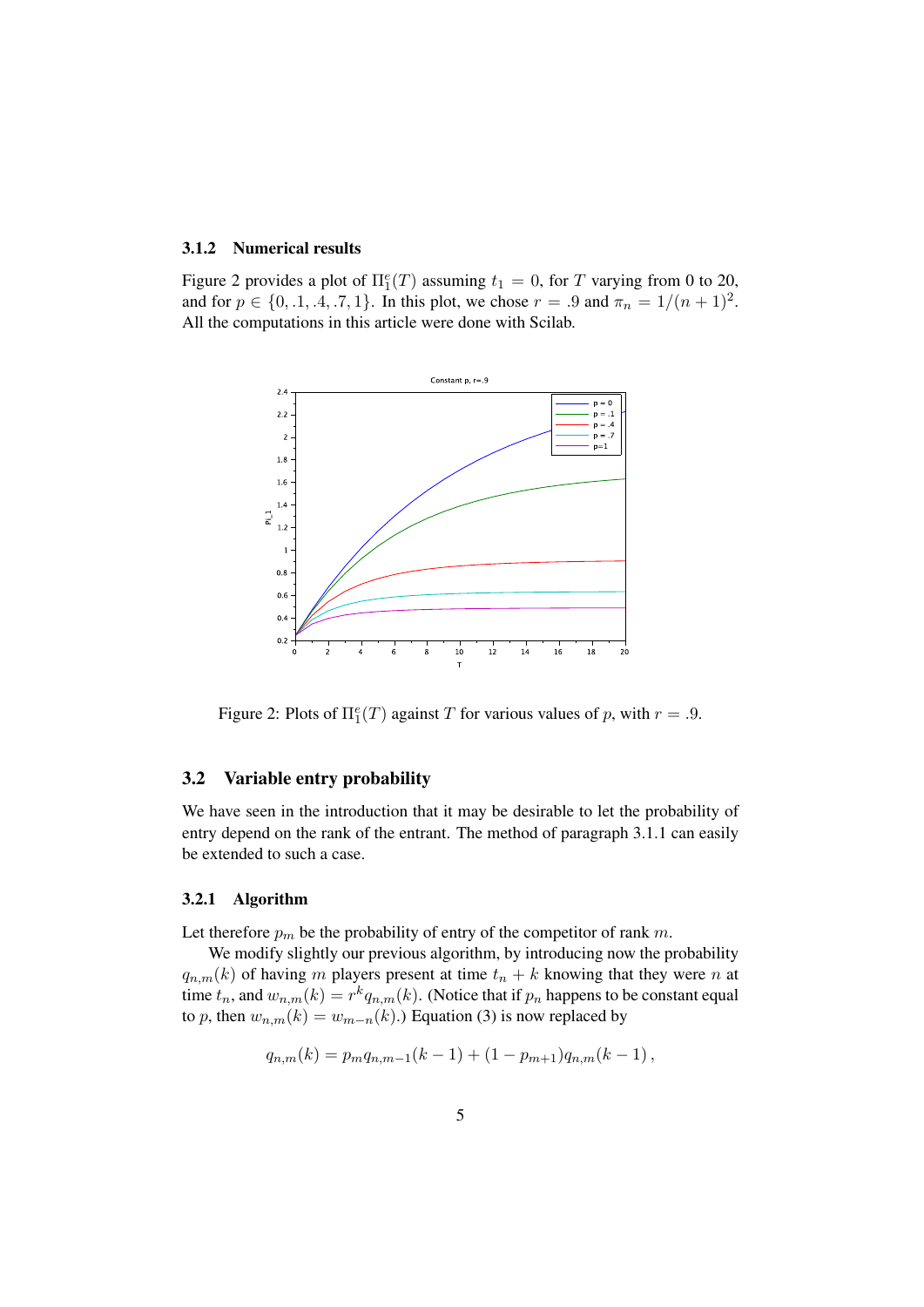and we get

$$
\forall n \in \mathbb{N}, \quad w_{n,n}(0) = 1,
$$
  
\n
$$
\forall n, k, \quad w_{n,n-1}(k) = w_{n,n+k}(k-1) = 0,
$$
  
\n
$$
\forall n \le m \le n+k, \quad w_{n,m}(k) = rp_m w_{n,m-1}(k-1) + r(1 - p_{m+1})w_{n,m}(k-1).
$$

Formula (4) generalizes into

$$
\Pi_n^e = \sum_{k=0}^{T-t_n} \sum_{\ell=0}^k w_{n,n+\ell}(k)\pi_{n+\ell} = \sum_{(k,\ell)\in \mathcal{D}_{T-t_n}} w_{n,n+\ell}(k)\pi_{n+\ell}.
$$
 (5)

#### 3.2.2 A backward algorithm

While the algorithm of the previous paragraph is well adapted to an infinite horizon (neglecting terms of high order thanks to the discount factor), it does not fit our aim to let  $p_m$  depend on  $\Pi_m^e$ . To reach this goal, we need to compute the latter before using the former. This is provided by the following algorithm.

Let  $F$  be a fixed entry cost. We take advantage of the fact that we assume that no entry will occur once  $\prod_{n=1}^e F$ . The last entrant, say of rank N has an expected profit

$$
\Pi_N^e = \frac{\pi_N}{1-r}
$$

and is defined by the fact that

$$
\pi_{N+1} < (1-r)F \leq \pi_N.
$$

Therefore, we know N and  $\Pi_N^e$ . From there, we can proceed by backward induction.

We write the profit  $\Pi_n$  as a function of the arrival times  $t_n$  and  $t_{n+1}$  as the sum of the profits accumulated between these two time instants, plus the profit to be made after time  $t_{n+1}$  (all these quantities are random variables) as

$$
\Pi_n(t_n) = \sum_{t=t_n}^{t_{n+1}} r^{t-t_n} \pi_n + r^{t_{n+1}-t_n} \Pi_{n+1}(t_{n+1}).
$$

We may use the fact that, on the one hand

$$
\Pi_n^e(t_n) = \mathbb{E}(\Pi_n \mid t_n)
$$

and on the other hand

$$
\mathbb{E}(\Pi_{n+1} | t_n) = \mathbb{E}_{t_n+1} [\mathbb{E}(\Pi_{n+1} | t_{n+1})] = \mathbb{E}_{t_n+1} [\Pi_{n+1}^e(t_{n+1})],
$$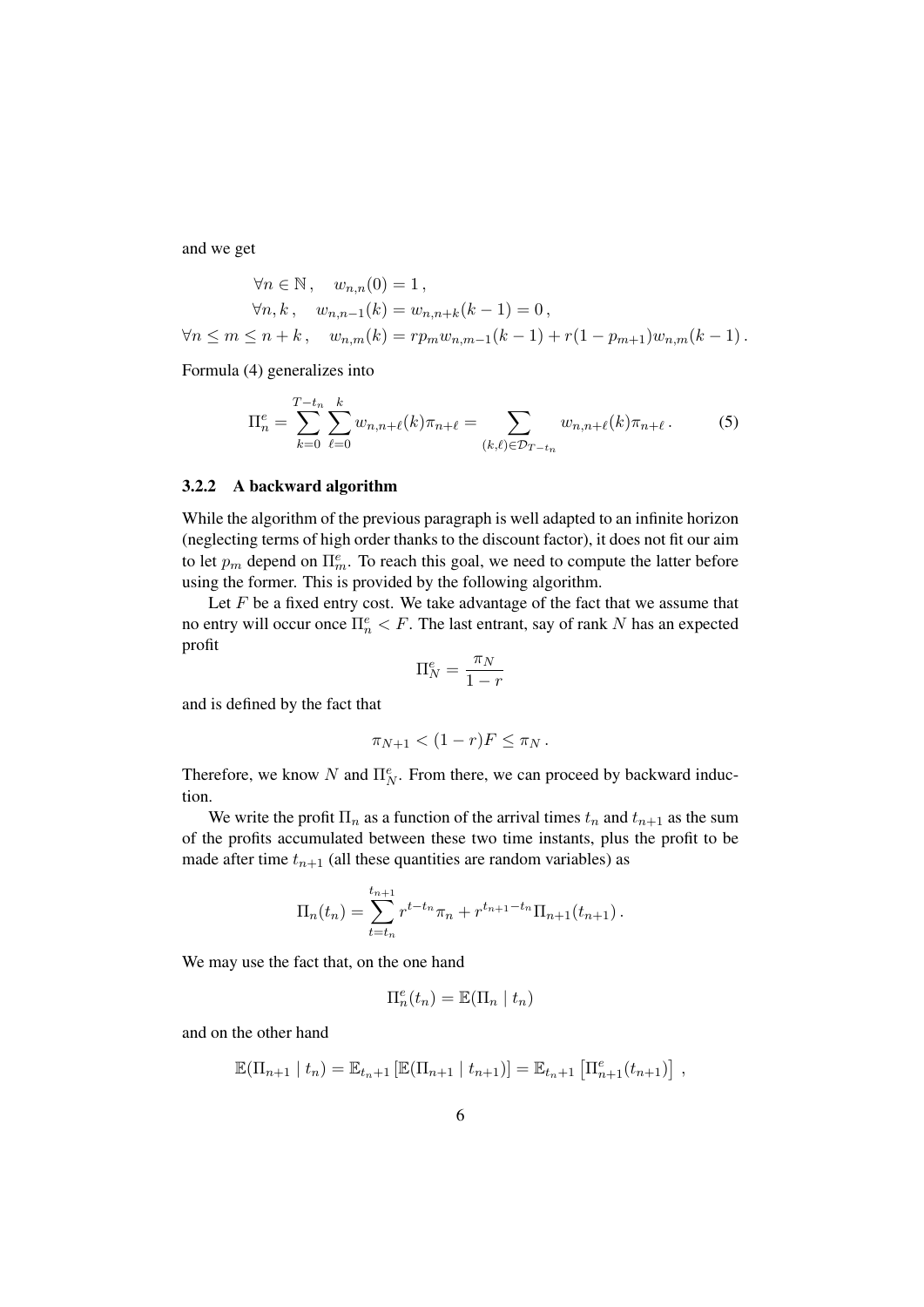to get

$$
\Pi_n^e = \sum_{t_{n+1}=t_n+1}^{\infty} (1 - p_{n+1})^{t_{n+1}-t_n-1} p_{n+1} \left[ \sum_{t=t_n}^{t_{n+1}} r^{t-t_n} \pi_n + r^{t_{n+1}-t_n} \Pi_{n+1}^e(t_{n+1}) \right].
$$
\n
$$
(6)
$$

It takes some calculations given in appendix B to conclude

$$
\Pi_n^e = \frac{1}{1 - (1 - p_{n+1})r} \left( \pi_n + p_{n+1} r \Pi_{n+1}^e \right).
$$
 (7)

This formula can be used backward from  $\Pi_N^e$ .

#### 3.2.3 Numerical results

Figure 3 provides a plot of the expected profit in the infinite horizon game as a function of the rank of entry, computed with the backward algorithm. In this coputation, we chose  $r = .9$ ,  $\pi_n = 100/(n+1)^2$ . We let somewhat arbitrarily  $F = 2$ and

$$
p_n = 1 - \frac{F}{\Pi_n^e}
$$

in order to have an entry probability increasing with the expected payoff (i.e decreasing with the rank of entry) and equal to zero as  $\Pi_n^e$  drops below the cost of entry. For these parameters, only 21 players enter the game.

## 4 Continuous time

We aim to derive the continuous time limit formulas and algorithms as the step size goes to zero. The profit when n players are present is now a *rate of profit per unit time*, denoted by  $\varpi_n$ . Accordingly, q, Q, and  $C(q)$  are now rates of production, respectively expense, per unit time (although we keep the same notation as in the discrete time case). Let  $h$  (instead of 1) be the step size, an integer submultiple of the horizon  $T$  when in finite horizon. Of course, the number of steps to reach a fixed time goes to infinity as  $h$  goes to zero, but the per step discount factor goes to one. Let an upperindex  $(h)$  denote the relevant quantities when the step size is h. Specifically, we set

$$
r^{(h)} = e^{-\delta h}
$$

for a fixed continuous discount factor  $\delta$ .

In the limit, the individual profit of the player of rank n arrived at time  $t_n$  is

$$
\Pi_n(t_n) = \int_{t_n}^T e^{-\delta(t - t_n)} \varpi_{m(t)} dt.
$$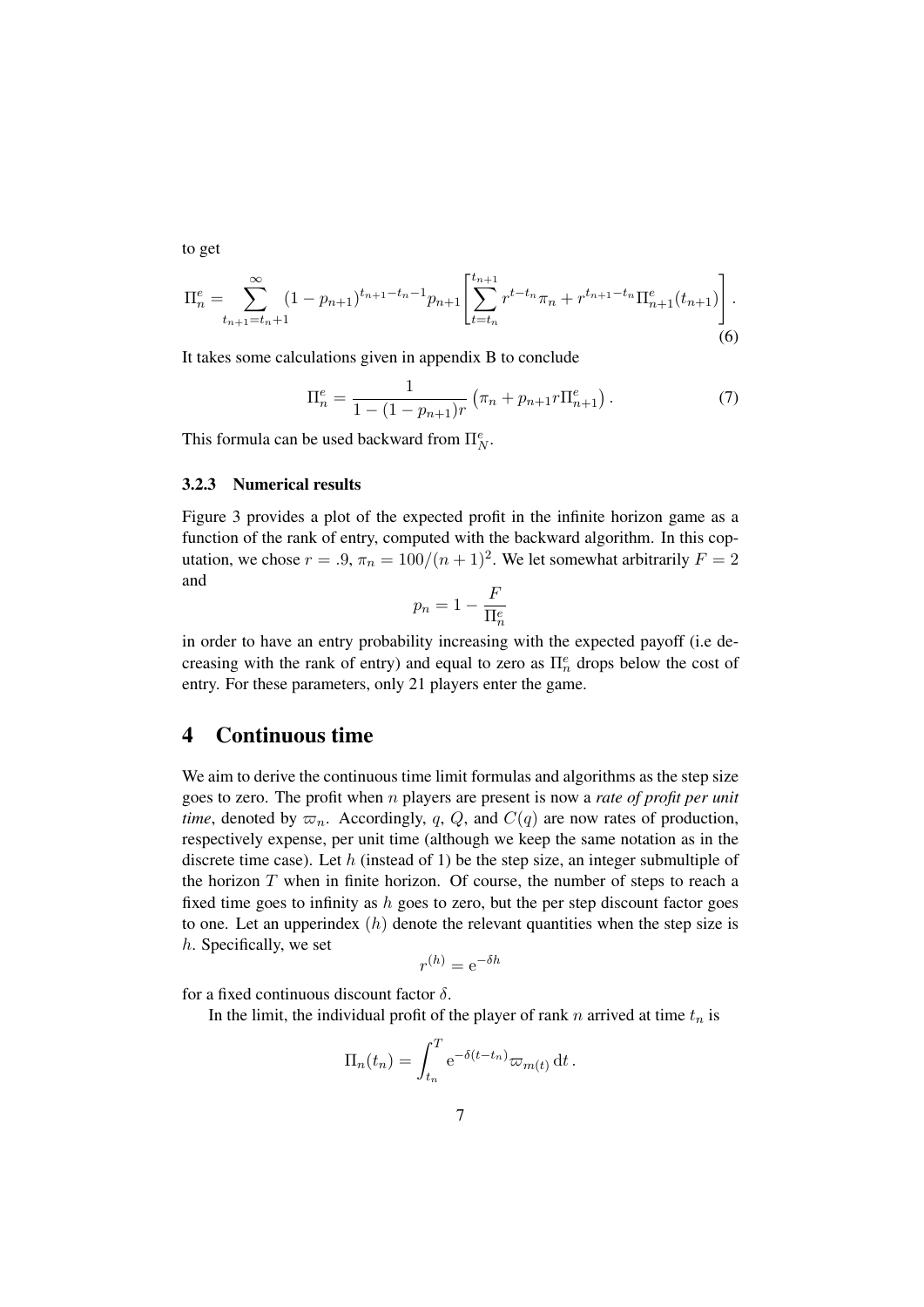

Figure 3: Expected payoff for the infinite horizon game as a function of the rank of entry for  $p_n = 1 - \frac{F}{\Pi_n^e}$ , with  $r = .9$ .

### 4.1 Constant Poisson density of arrivals

#### 4.1.1 Continuous formula

Formula (2) must now be slightly modified into

$$
\Pi_n^e = \sum_{k=0}^{\frac{T-t_n}{h}} [r^{(h)}(1-p^{(h)})]^k \sum_{\ell=0}^k \left(\frac{p^{(h)}}{1-p^{(h)}}\right)^{\ell} \binom{k}{\ell} \pi_{n+\ell}^{(h)}.
$$
 (8)

The limit as  $h \to 0$  in the above formula leads to the following one, which has been derived directly with a Poisson process in [Bernhard and Hamelin, 2016]:

Theorem 2 *In the limit as the step size goes to zero, the expected payoff is given by formula*

$$
\Pi_n^e = \int_0^{T - t_n} e^{-(\lambda + \delta)t} \sum_{\ell=0}^\infty \frac{(\lambda t)^\ell}{\ell!} \varpi_{n+\ell} dt.
$$
 (9)

*If the sequence*  $\{\varpi_m\}$  *is bounded or bounded by the powers*  $\varpi^m \geq |\varpi_m|$  *of a number*  $\infty \leq 1 + \delta/\lambda$ *, this formula can be extended to*  $T = \infty$ *.*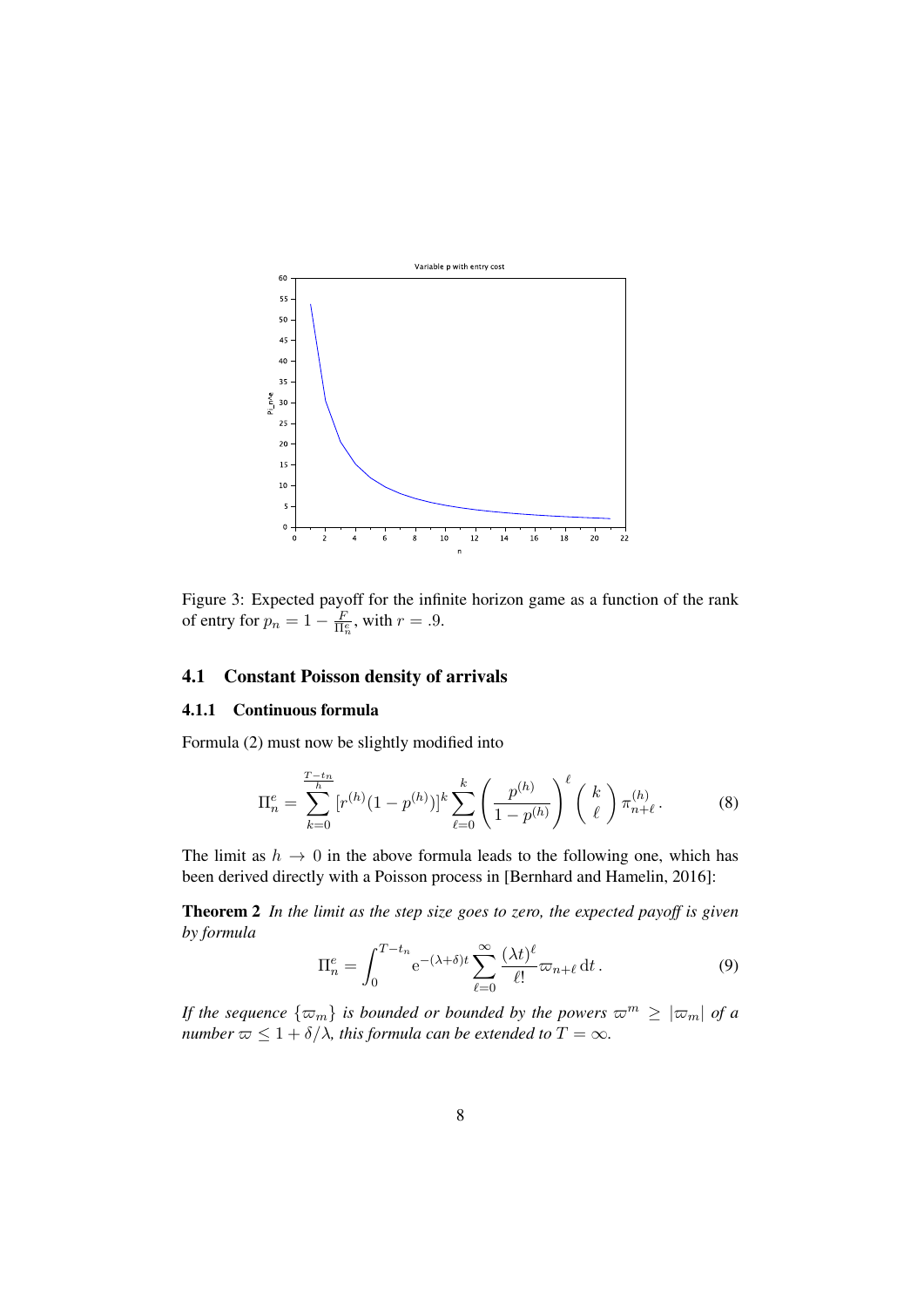**Proof** The calculation hereafter is directly inspired by the classic analysis of the continuous limit of a Bernoulli process, which is known to be a Poisson process. Let the discrete quantities be expressed, up to second order in  $h$ , in terms of the continuous ones as follows, where  $\delta$ ,  $\lambda$  and the sequence  $\{\varpi_m\}$  are the continuous data:

$$
r^{(h)} = e^{-\delta h}, \qquad p^{(h)} = \lambda h, \qquad \pi_n^{(h)} = \varpi_n h. \tag{10}
$$

In formula (8), we let simultaneously  $h$  go to zero and each  $k$  go to infinity keeping  $kh = t - t$  constant. It is a classic fact that

$$
(1 - \lambda h)^k = e^{k \ln(1 - h)} \simeq e^{k(-\lambda h)} \to e^{-\lambda (t - t_n)}.
$$

Therefore,

$$
[r^{(h)}(1-p^{(h)})]^k \simeq e^{-(\lambda+\delta)h}.
$$

Furthermore

$$
\left(\frac{\lambda h}{1-\lambda h}\right)^{\ell} \binom{k}{\ell} \varpi_n h = \frac{\prod_{i=0}^{\ell-1} \lambda h(k-i)}{(1-\lambda h)^{\ell} \ell!} \varpi_n h.
$$

When  $h \to 0$  and  $k \to \infty$  with  $kh = t$ ,  $\lambda h(k - i) \to \lambda t$ . Also,  $(1 - \lambda h)^{\ell} \to 1$ . We therefore have

$$
\Pi_n^e \simeq \sum_{k=0}^{\frac{T-t_n}{h}} e^{-(\lambda+\delta)t} \sum_{\ell=0}^k \lambda^{\ell} \frac{t^{\ell}}{\ell!} \varpi_{n+\ell} h
$$

which converges to (9). Finally, if  $\varpi_n \leq \varpi^n$ , (9) yields

$$
\Pi_n^e \le \int_0^{T-t_n} e^{-(\lambda+\delta)t} \varpi^n \sum_{\ell=0}^\infty \frac{(\lambda \varpi t)^\ell}{\ell!} dt = \int_0^{T-t_n} e^{(-\lambda-\delta+\lambda \varpi)t} dt
$$

which converges when  $T \to \infty$  provided that  $-\lambda - \delta + \lambda \varpi < 0$ , i.e.  $\varpi < 1 + \delta/\lambda$ . (Notice however that in our application to Cournot equilibrium, the sequence  $\{\varpi_n\}$ is decreasing, therefore bounded, thus we do not need that bound which concerns increasing returns.)

One may notice that  $e^{-\lambda t} (\lambda t)^\ell / \ell!$  is just the probability that, in a Poisson process of intensity  $\lambda$ , exactly  $\ell$  positive events (here player's arrivals) occur during a time period of length t. Therefore, this can also be written, as expected

$$
\Pi_n^e = \int_{t_n}^T e^{-\delta(t-t_n)} \mathbb{E}(\varpi_{m(t)} | t_n) dt = \mathbb{E} \left[ \int_{t_n}^T e^{-\delta(t-t_n)} \varpi_{m(t)} dt \, | t_n \right].
$$

where the expectation is taken under a Poisson law of intensity  $\lambda$ .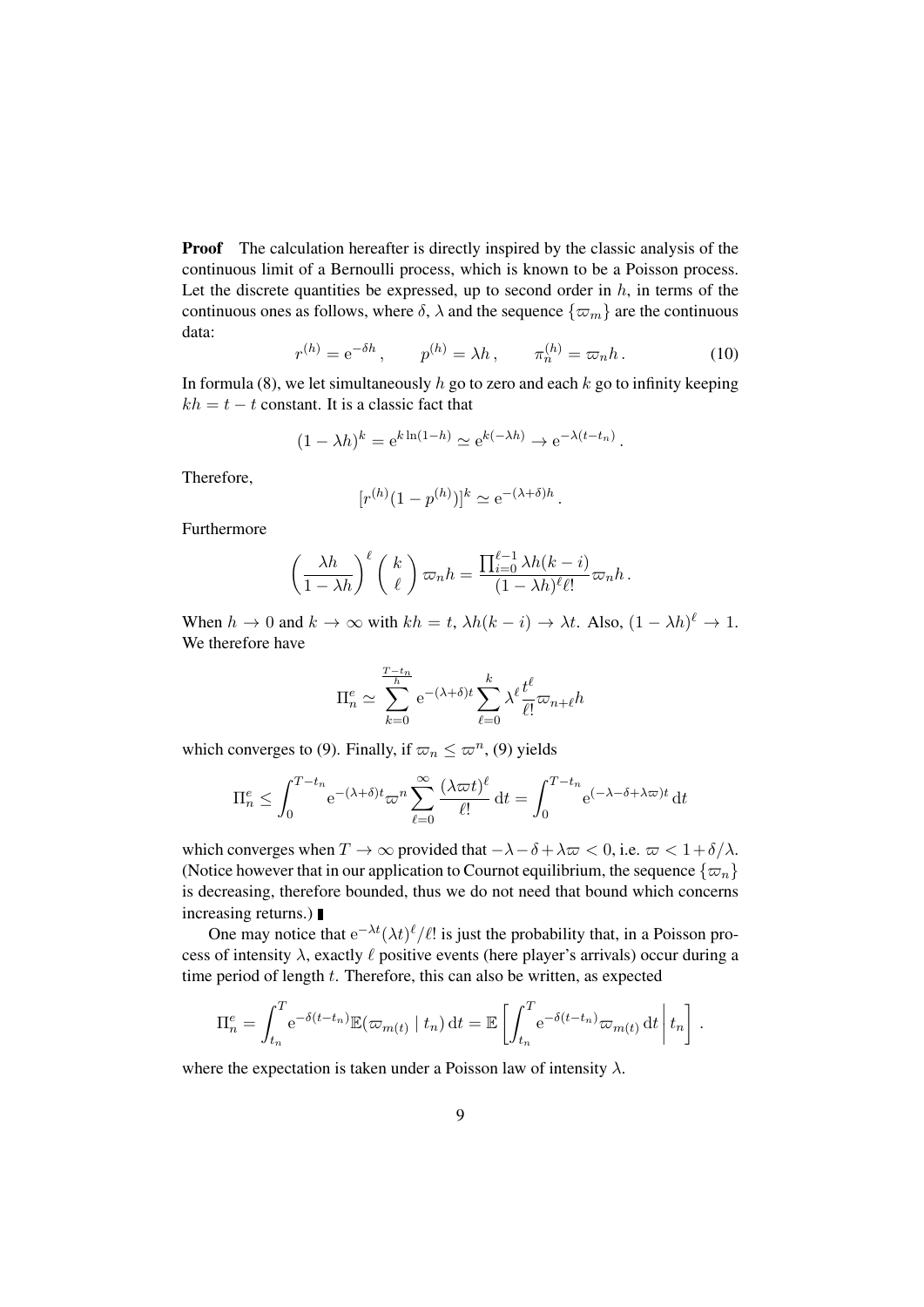#### 4.1.2 Algorithm

We introduce the notation

$$
w_{n,n+\ell} = \int_0^{T-t_n} e^{-(\lambda+\delta)t} \frac{(\lambda t)^{\ell}}{\ell!} dt.
$$
 (11)

with which we re-write formula (9):

$$
\Pi_n^e = \sum_{m=n}^{\infty} w_{n,m} \varpi_m = \sum_{\ell=0}^{\infty} w_{n,n+\ell} \varpi_{n+\ell}.
$$

Successive integrations by parts easily yields (see appendix C)

$$
w_{n,n+\ell} = \frac{\lambda^{\ell}}{(\lambda+\delta)^{\ell+1}} \left[ 1 - e^{-(\lambda+\delta)(T-t_n)} \sum_{k=0}^{\ell} \frac{(\lambda+\delta)^k (T-t_n)^k}{k!} \right].
$$
 (12)

Introduce the notation

$$
v_{n,\ell} = e^{-(\lambda+\delta)(T-t_n)} \frac{\lambda^{\ell-1}(T-t_n)^{\ell}}{\ell!}.
$$

We propose the following algorithm:

$$
\forall n \in \mathbb{N}, \quad v_{n,n} = \frac{1}{\lambda} e^{-(\lambda + \delta)(T - t_n)},
$$
  

$$
\forall (n, \ell) \in \mathbb{N}^2, \quad v_{n,n+\ell} = \frac{\lambda(T - t_n)}{\ell} v_{n,n+\ell-1},
$$
  

$$
\forall n \in \mathbb{N}, \quad w_{n,n} = \frac{1}{\lambda + \delta} (1 - \lambda v_{n,n}),
$$
  

$$
\forall (n, \ell) \in \mathbb{N}^2, \quad w_{n,n+\ell} = \frac{\lambda}{\lambda + \delta} (w_{n,n+\ell-1} - v_{n,n+\ell}).
$$

Moreover, in the case of an infinite horizon:  $T - t_n = \infty$ , all the  $v_{n,n+\ell}$  are equal to zero, and the  $w_{n,n+\ell} = \lambda^{\ell}/(\lambda + \delta)^{\ell+1}$  are independent from n.

#### Two simple cases in infinite horizon Two simple cases are as follows:

1. If  $\varpi_m = \varpi_0 r^m$  for some positive  $\varpi_0$  and r. Then formula (9) integrates in closed form, giving

$$
\Pi_n^e = \frac{\varpi_0 r^n}{(1-r)\lambda + \delta} [1 - e^{-[(1-r)\lambda + \delta](T-t_n)}],
$$

which simplifies to

$$
\Pi_n^e = \frac{\varpi_0 r^n}{(1 - r)\lambda + \delta}
$$

in infinite horizon.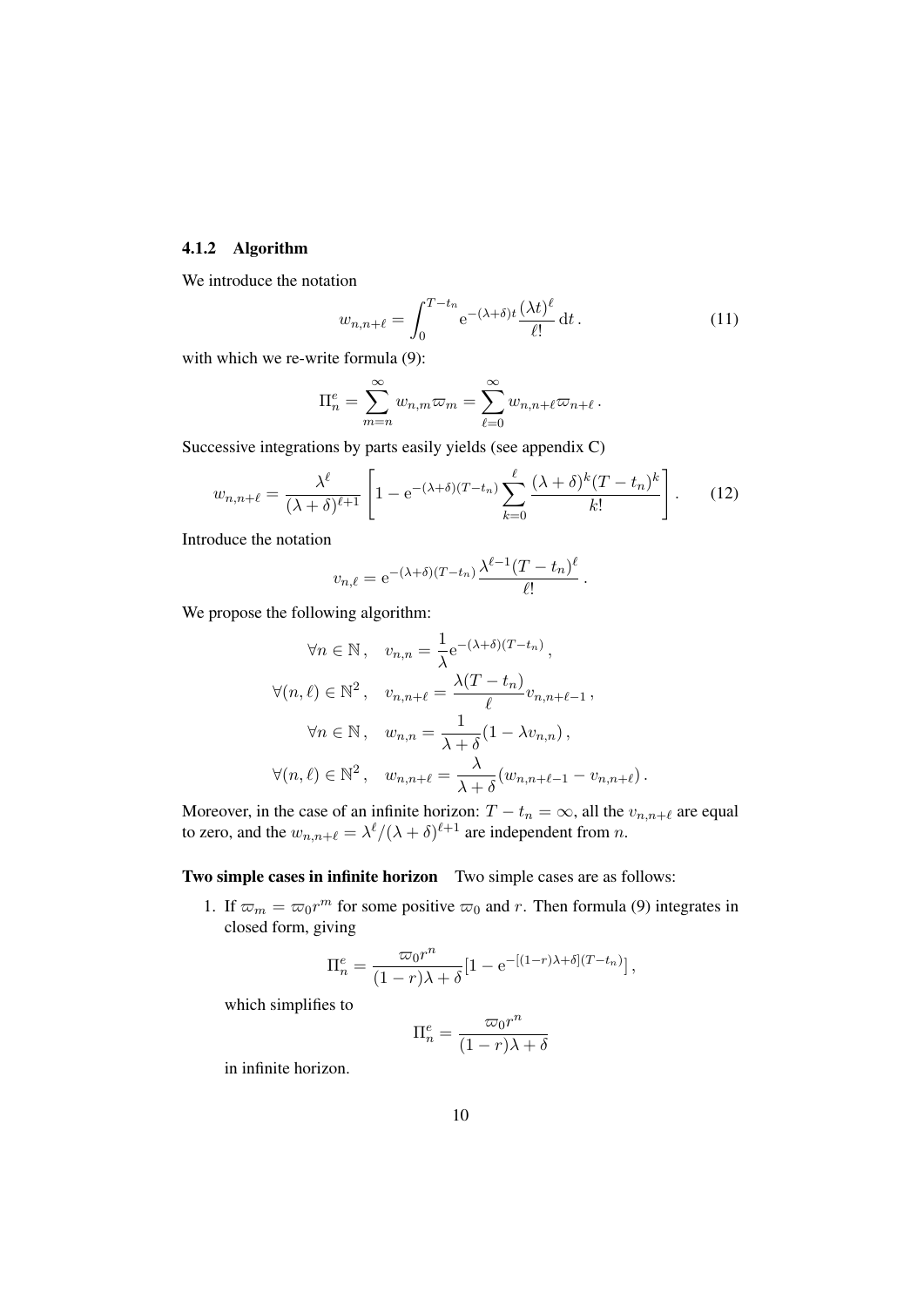

Figure 4: Curves  $\Pi_n^e$  against *n* for the infinite horizon game, with  $\delta = .1$  and for various intensities  $\lambda$ .

2. If the players just share equally a fixed flux  $\varpi_1$  of resource, i.e.  $\varpi_m$  =  $\varpi_1/m$ , then the last remark above yields

$$
\Pi_1^e = \frac{\varpi_1}{\lambda} \sum_{k=1}^{\infty} \frac{1}{k} \left( \frac{\lambda}{\lambda + \delta} \right)^k = \frac{\varpi_1}{\lambda} \ln \left( 1 + \frac{\lambda}{\delta} \right).
$$

#### 4.1.3 Numerical results

The above two cases are not Cournot payoffs. We give in Figure 4 numerical results for the case where  $\varpi_m = 1/(m + 1)^2$ , infinite horizon,  $\delta = .1$ , and  $\lambda \in$  $\{0, .1, .4, .7, 1\}.$ 

#### 4.2 Variable Poisson density of arrivals

#### 4.2.1 General formula

We wish now to let the density of arrivals  $\lambda$  be a function of the rank of the next player to arrive (the number of players already present plus one). We are therefore confronted with a sequence of inter-arrival time intervals which are independent random variables each with an exponential law of coefficient, or intensity,  $\lambda_m$ . We can use an approach similar to that of subsection 3.2.1.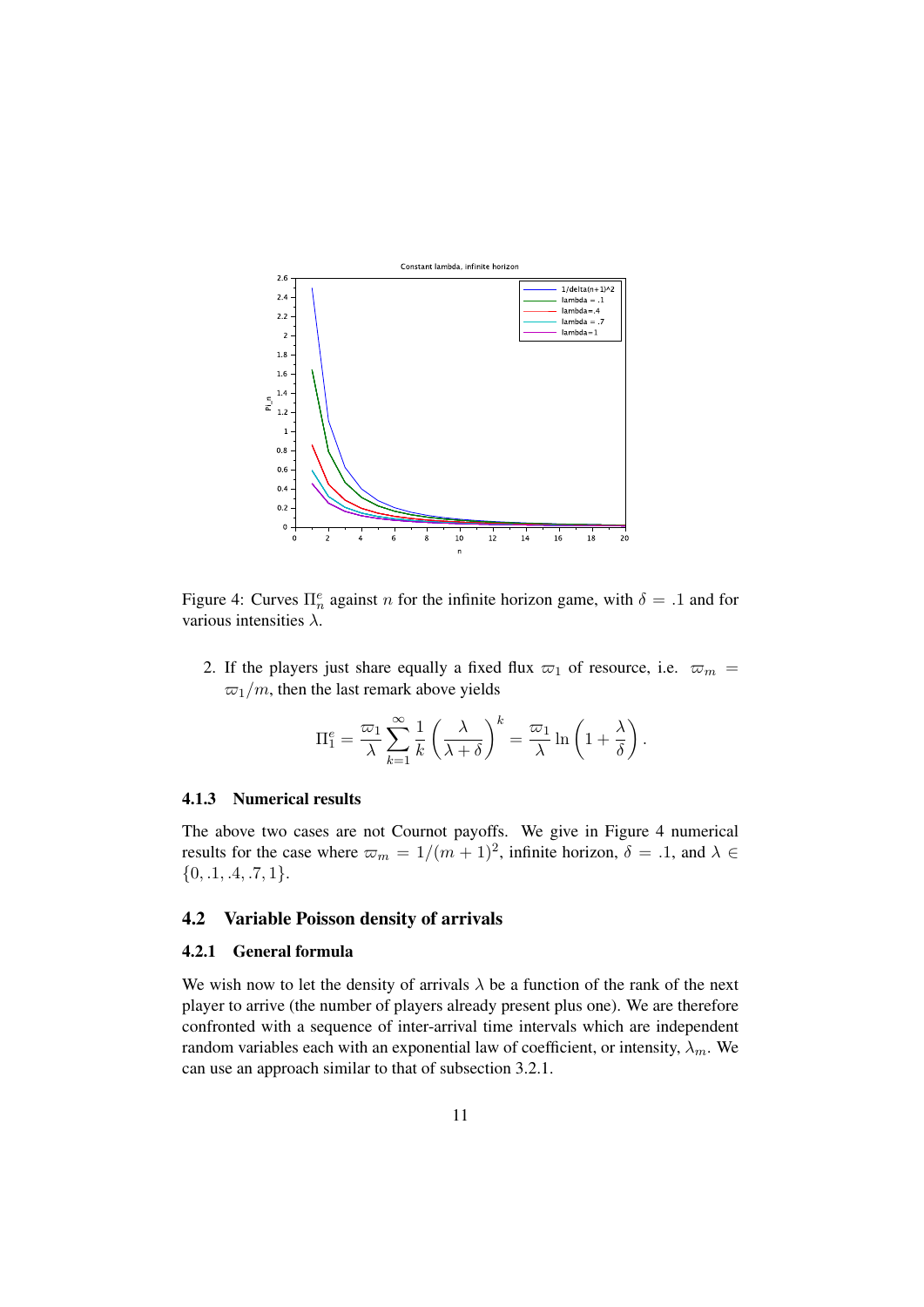Let  $\lambda_m$  be the arrival density for the m-th player. Let also  $q_{n,m}(t)$  be the probability that m players be present at time  $t$ , knowing that they were  $n$  at time  $t_n$ . We claim the following:

**Theorem 3** *The sequence*  $q_{n,m}(t)$  *is the unique solution of the following set of differential equations:*

$$
\forall n \in \mathbb{N}, \quad q_{n,n}(t_n) = 1, \quad \dot{q}_{n,n} = -\lambda_{n+1} q_{n,n}, \n\forall m > n, \quad q_{n,m}(t_n) = 0, \quad \dot{q}_{n,m} = \lambda_m q_{n,m-1} - \lambda_{m+1} q_{n,m}.
$$

Proof The first differential equation is just another, numerically efficient, way to write  $q_{n,n}(t) = \exp[-\lambda_{n+1}(t - t_n)]$ , which is the probability that no event occurs during the time interval  $(t_n, t)$  for a random variable with an exponential law of density  $\lambda_{n+1}$ .

Consider  $q_{n,m}(t)$  for  $m > n$ . Notice first that by hypothesis  $q_{n,m}(0) = 0$ . Let h be a time step destined to vanish. Let also  $p_n^{(h)}$  be the probability of arrival of the *n*-th player during a step of length *h*. Hence  $p_n^{(h)} = h\lambda_n + O(h)$  (where  $0(h)/h \to 0$  as  $h \to 0$ ). Also, the probability of arrival of several players during a step of length h is of the order  $O(h)$ . The event of being m players present at time t is either that there were m players at time  $t - h$  and none arrived, or there were  $m - 1$  players at time  $t - h$ , and one arrived, or that there were less than  $m - 1$ players at time  $t - h$  and several arrived during the interval  $[t - h, t]$ . Hence we have

$$
q_{n,m}(t) = (1 - p_{m+1}^{(h)})q_{n,m}(t-h) + p_m^{(h)}q_{n,m-1}(t-h) + 0(h)
$$
  
=  $(1 - h\lambda_{m+1})q_{n,m}(t-h) + h\lambda_m q_{n,m-1}(t-h) + 0(h).$ 

Hence

$$
\frac{q_{n,m}(t) - q_{n,m}(t-h)}{h} = -\lambda_{m+1}q_{n,m}(t-h) + \lambda_m q_{n,m-1}(t-h) + \epsilon(h)
$$

where  $\epsilon(h) \to 0$  with h. It suffices to take the limit as  $h \to 0$  to obtain the result of the theorem.

Knowing these probabilities, we can compute

$$
\mathbb{E}\varpi_{m(t)}=\sum_{m=n}^{\infty}q_{n,m}(t)\varpi_m,
$$

and therefore

$$
\Pi_n^e = \int_{t_n}^T e^{-\delta(t - t_n)} \mathbb{E} \varpi_{m(t)} dt = \int_{t_n}^T e^{-\delta(t - t_n)} \sum_{m=n}^\infty q_{n,m}(t) \varpi_m.
$$
 (13)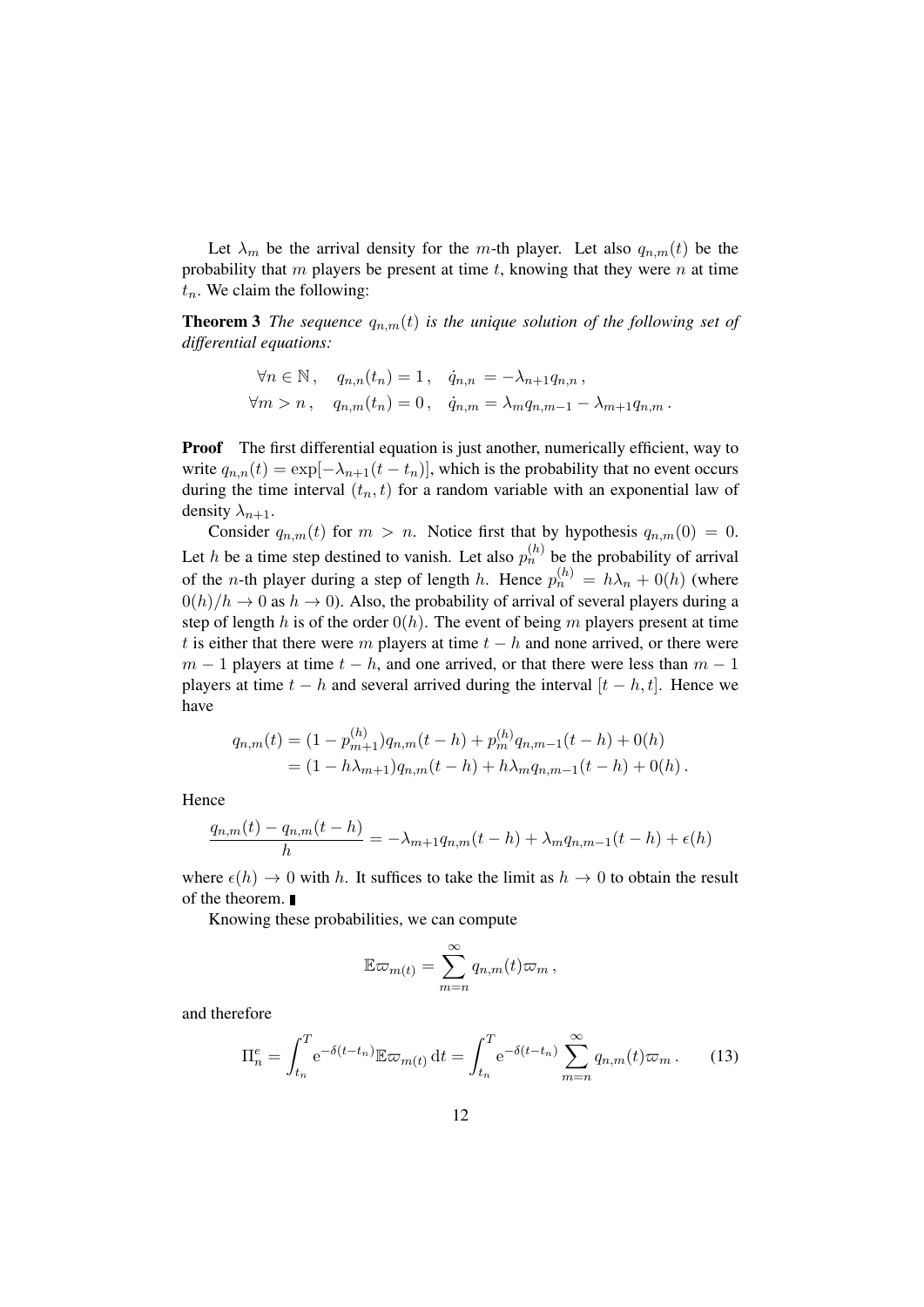#### 4.2.2 Algorithm

Finite horizon We start from the formula (13) which we rewrite as

$$
v_{n,m}(t) := e^{-\delta t} q_{n,m}(t_n + t), \qquad (14)
$$

$$
w_{n,m} := \int_0^{T-t_n} v_{n,m}(t) dt,
$$
\n(15)

and

$$
\Pi_n^e = \sum_{m=n}^{\infty} w_{n,m} \varpi_{n+m} . \tag{16}
$$

We propose to compute the  $v_{n,m}(t)$  via the integration of the following differential equations, directly derived from those for  $q_{n,m}(t)$ :

$$
\forall n \in \mathbb{N}, \quad v_{n,n}(0) = 1, \quad \dot{v}_{n,n} = -(\lambda_{n+1} + \delta)v_{n,n}, \tag{17}
$$

$$
\forall m > n, \quad v_{n,m}(0) = 0, \quad \dot{v}_{n,m} = \lambda_m v_{n,m-1} - (\lambda_{m+1} + \delta)v_{n,m}. \tag{18}
$$

**Infinite horizon** The computation simplifies in the case where  $T = \infty$ . Indeed, we can write equation (15) taking equation (18) into account, as

$$
w_{n,m} = \int_0^\infty \frac{1}{\delta + \lambda_{m+1}} [\lambda_m v_{n,m-1}(t) - \dot{v}_{n,m}(t)] dt.
$$

However, it follows from its definition (14) that  $v_{n,m}(t) \to 0$  as  $t \to \infty$ . Also, for  $m > n$ ,  $v_{n,m}(0) = 0$ . Therefore the integral of  $\dot{v}_{n,m}$  vanishes. And we are left with

$$
\forall n \in \mathbb{N}, \qquad w_{n,n} = \frac{1}{\lambda_{n+1} + \delta},
$$
  

$$
\forall m > n, \qquad w_{n,m} = \frac{\lambda_m}{\lambda_{m+1} + \delta} w_{n,m-1}
$$
 (19)

and formula (16).

#### 4.2.3 A finite entry problem

As in the discrete time case, we wish to investigate a problem where the density  $\lambda_m$ is a (decreasing) function of the expected payoff of the  $m$ -th player, becoming null when that expected payoff drops below a fixed entry cost  $F$ . We therefore need to compute that specific payoff before we can use  $\lambda_m$  in the algorithm. We proceed as in the discrete time case, with the approximations (10) and taking the limit as  $h \to 0$ . The last entrant's expected payoff is now

$$
\Pi_N^e = \frac{\varpi_N}{\delta} \,,
$$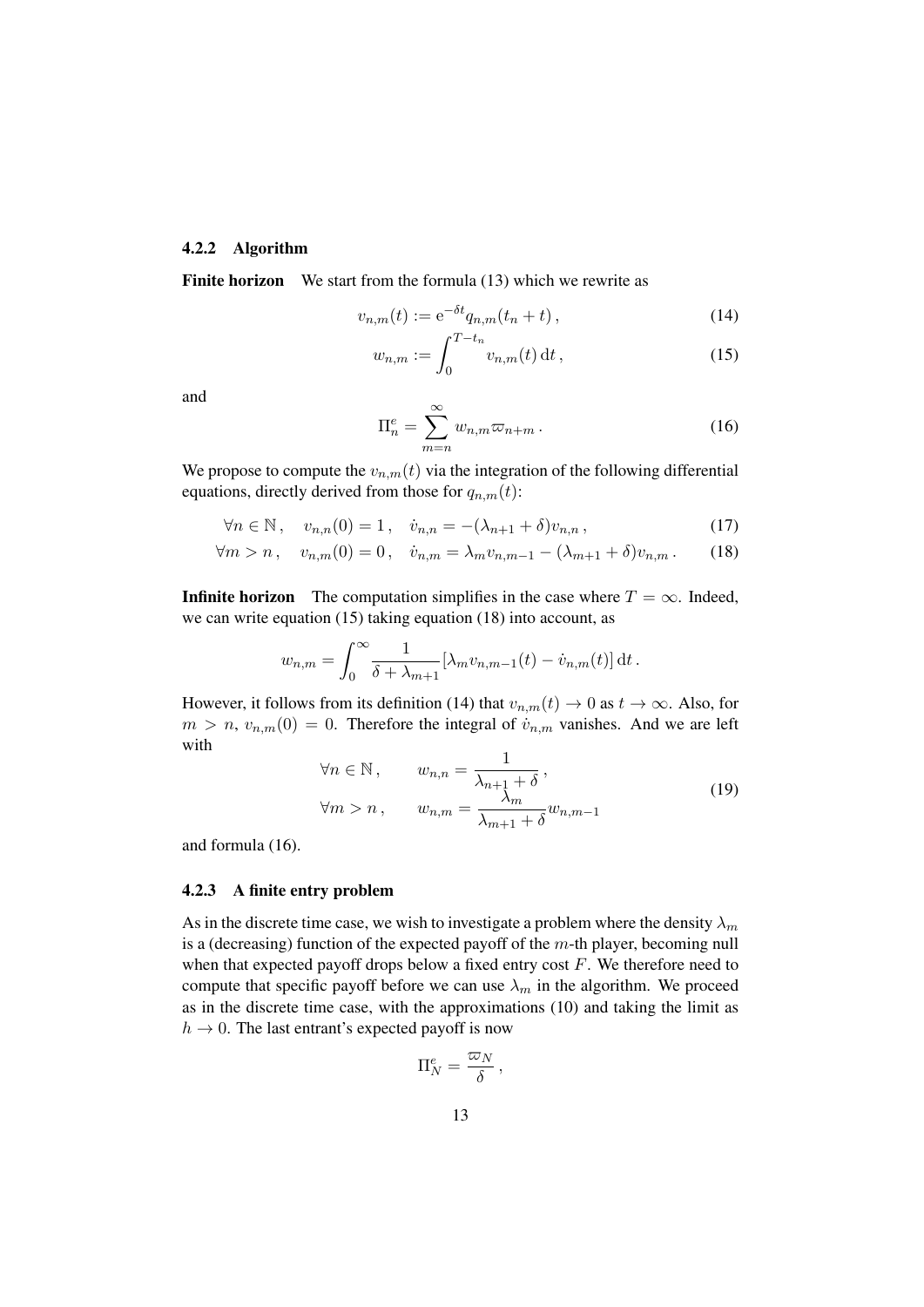and  $N$  is the integer such that

$$
\varpi_{N+1} < \delta F \leq \varpi_N \, .
$$

Formula (7) reads

$$
\Pi_n^e = \frac{1}{1 - (1 - \lambda_{n+1}h)(1 - \delta h)} \left[ \varpi_n h + \lambda_{n+1}h(1 - \delta h)\Pi_{n+1}^e \right]
$$

and therefore, taking the limit as  $h \to 0$ :

$$
\Pi_n^e = \frac{1}{\lambda_{n+1} + \delta} \left( \varpi_n + \lambda_{n+1} \Pi_{n+1}^e \right) , \qquad (20)
$$

$$
\Pi_N^e = \frac{\varpi_N}{\delta}, \qquad \text{or equivalently } \lambda_{N+1} = 0. \tag{21}
$$

We can also expand in

$$
\Pi_n^e = \frac{1}{\lambda_{n+1} + \delta} \left\{ \varpi_n + \frac{\lambda_{n+1}}{\lambda_{n+2} + \delta} \left[ \varpi_{n+1} + \frac{\lambda_{n+2}}{\lambda_{n+3} + \delta} \left( \varpi_{n+2} + \lambda_{n+3} \Pi_{n+3}^e \right) \right] \right\}
$$

and continue until the last term is

$$
\frac{\lambda_N}{\lambda_{N+1}+\delta}(\varpi_N+\lambda_{N+1}\Pi_{N+1})=\frac{\lambda_N}{\delta}\varpi_N.
$$

Clearly, we have

$$
\Pi_n^e = \sum_{m=n}^N w_{n,m} \varpi_m \,,
$$

i.e. formula (16), with the same recursion (19). One may notice that

$$
w_{n,m} = \frac{1}{\lambda_n} \prod_{k=n}^m \frac{\lambda_k}{\lambda_{k+1} + \delta},
$$

but the recursion (20)(21) is more useful. It can be applied backward, with a law  $\lambda_n = \Lambda_n(\Pi_n^e)$ . (Although adjusting the laws  $\Lambda_n$  is made difficult by the fact that we do not know  $\Pi_1^e$  beforehand. If the  $\varpi_n$  are decreasing with n, we only know that  $\Pi_1^e < \frac{\varpi_1}{\delta}$ .

#### 4.2.4 Numerical results

Figure 5 shows the plot of the expected payoff as a function of the rank of entry for the infinite horizon game, computed with the backward algorithm. We chose  $\delta = .1, \, \varpi_n = 100/(n+1)^2, \, F = 2, \, \text{and} \, \lambda_n = 1 - F/\Pi_n^e.$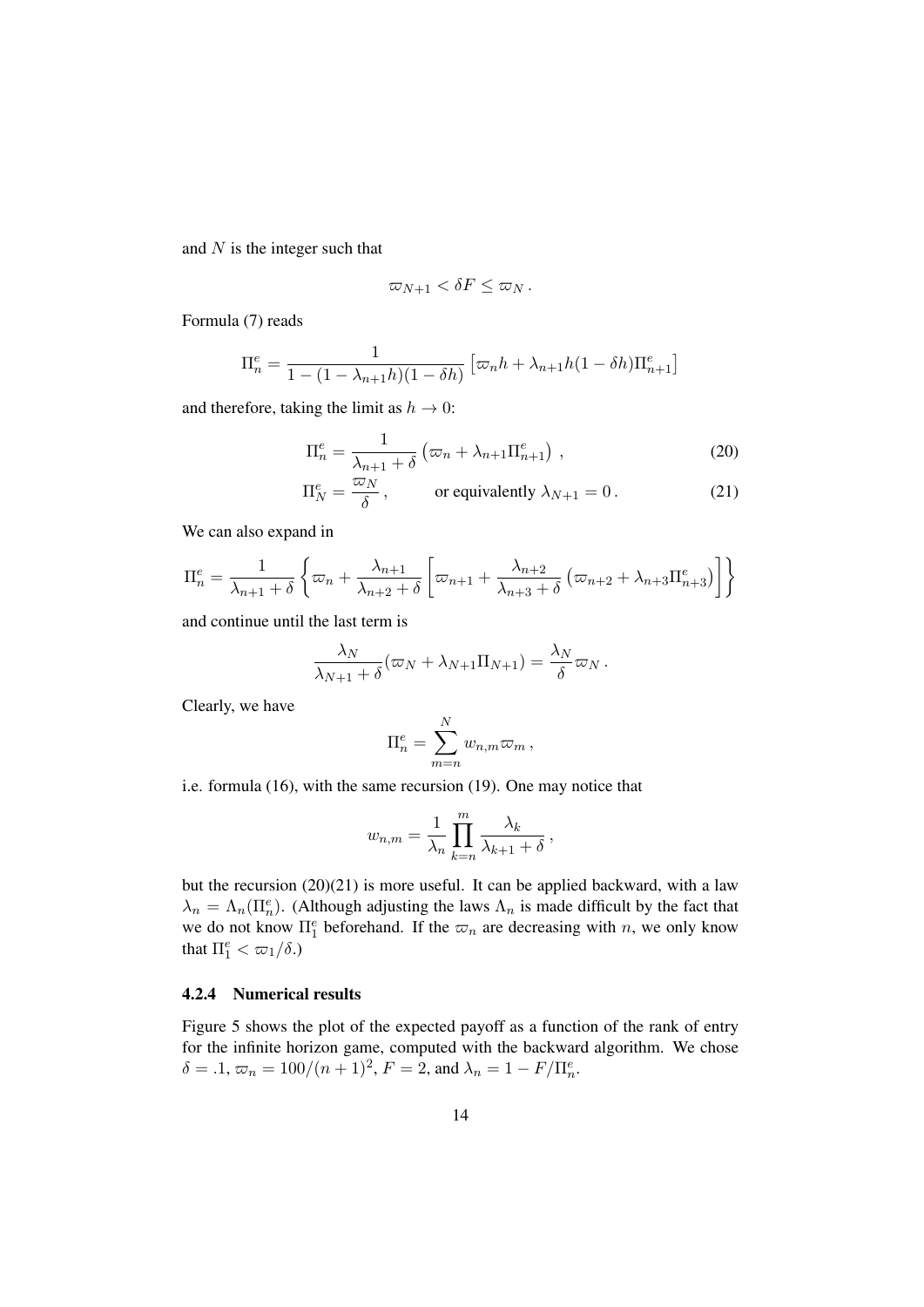

Figure 5: Expected payoff for the infinite horizon game as a function of the rank of entry for  $\lambda_n = 1 - \frac{F}{\Pi_n^e}$ , with  $\delta = .1$ .

# 5 Conclusion

We have studied Cournot oligopoly with randomly arriving producers in discrete and continuous time wether the game horizon is finite or infinite. Our results are in the same spirit as in the classical Cournot oligopoly but we are able to answer precisely *in this new set up* four questions: what is the expected profit for a firm inside the Cournot oligopoly at the beginning of the game? How do individual quantities evolve? How do market quantities evolve? How does market price evolve?

There are at least five limitations to our analysis. First, we do not have a dynamic equilibrium since there is no intertemporal link between each step (such as capacity constraints, stickiness, etc.), we only have a sequence of static equilibria. Second, there is no exit of players, yet this would be more realistic. In an other paper we explicitly consider these issues and propose a way to overcome these two limitations [Bernhard and Deschamps, 2016a].

The third limitation of this paper is that we only consider a Bernoulli or a Poisson process of entry. We think that they are the most simple and usual probability laws concerning random events, but in some contexts they could unfortunatly be inappropriate. In such cases new analysis have to be done. Fourth, in our setting market demand is always deterministic (linear or isoelastic). Last but not least, we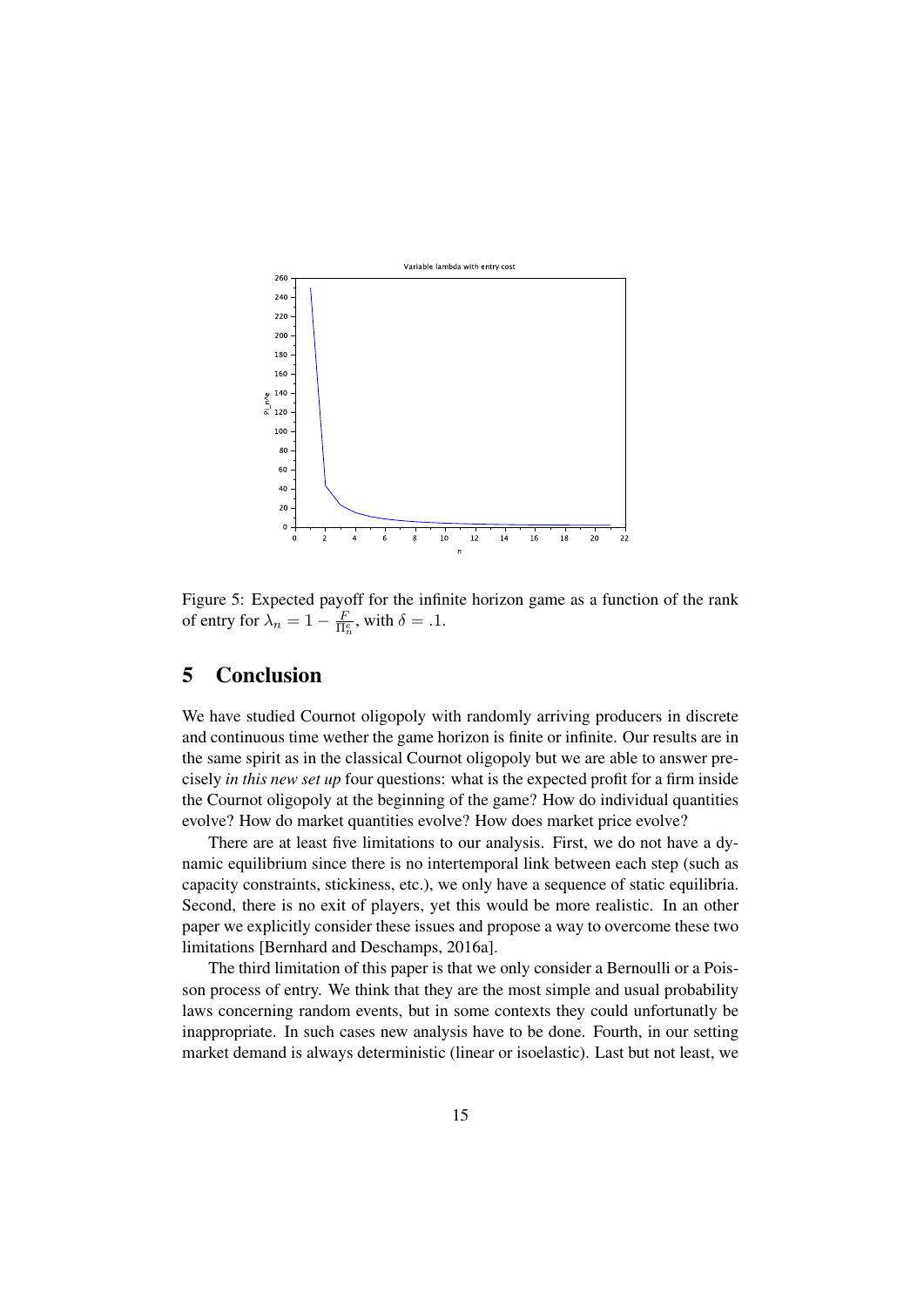have only considered symmetric producers (incumbents and potential entrants), an hypothesis which leads to symmetric profits for producers who are in the game since the same step. We left for further developements the case where producers belong to several classes of players and the market demand is random.

## References

- [Abreu, 1986] Abreu, D. (1986). Extremal equilibria of oligopolistic supergames. *Journal of Economic Theory*, 39:191–225.
- [Amir et al., 2014] Amir, R., De Castro, L., and Koutsougeras, L. (2014). Free entry versus socially optimal entry. *Journal of Economic Theory*, 154:121–135.
- [Bernhard and Deschamps, 2016a] Bernhard, P. and Deschamps, M. (2016a). Dynamic equilibrium in games with randomly arriving players. Working paper, CRESE # 2016-10, Université de Bourgogne-Franche Comté, France.
- [Bernhard and Deschamps, 2016b] Bernhard, P. and Deschamps, M. (2016b). On dynamic games with randomly arriving players. *Dynamic Games And Applications*, To appear.
- [Bernhard and Hamelin, 2016] Bernhard, P. and Hamelin, F. (2016). Sharing a resource with randomly arriving foragers. *Mathematical Biosciences*, 273:91– 101.
- [Chan and Sircar, 2015] Chan, P. and Sircar, R. (2015). Bertrand and Cournot mean field games. *Applied Mathematics and Optimization*, 71:533–569.
- [Pal, 1991] Pal, D. (1991). Cournot duopoly with two production periods and cost differentials. *Journal of Economic Theory*, 55:441–448.
- [Harris et al., 2010] Harris, C., Howison, S., and Sircar, R. (2010). Game with exhaustible ressources. *SIAM Journal of Applied Mathematics*, 70:2556–2581.
- [Kebriaei and Rahimi-Kian, 2011] Kebriaei, H. and Rahimi-Kian, A. (2011). Decision making in dynamic stochastic Cournot games. *Mathematics and Computers in Simulation*, 81:1202–1217.
- [Ludkovski and Sircar, 2012] Ludkovski, M. and Sircar, R. (2012). Exploration and exhaustibility in dynamic Cournot games. *European Journal on Applied Mathematics*, 23:343–372.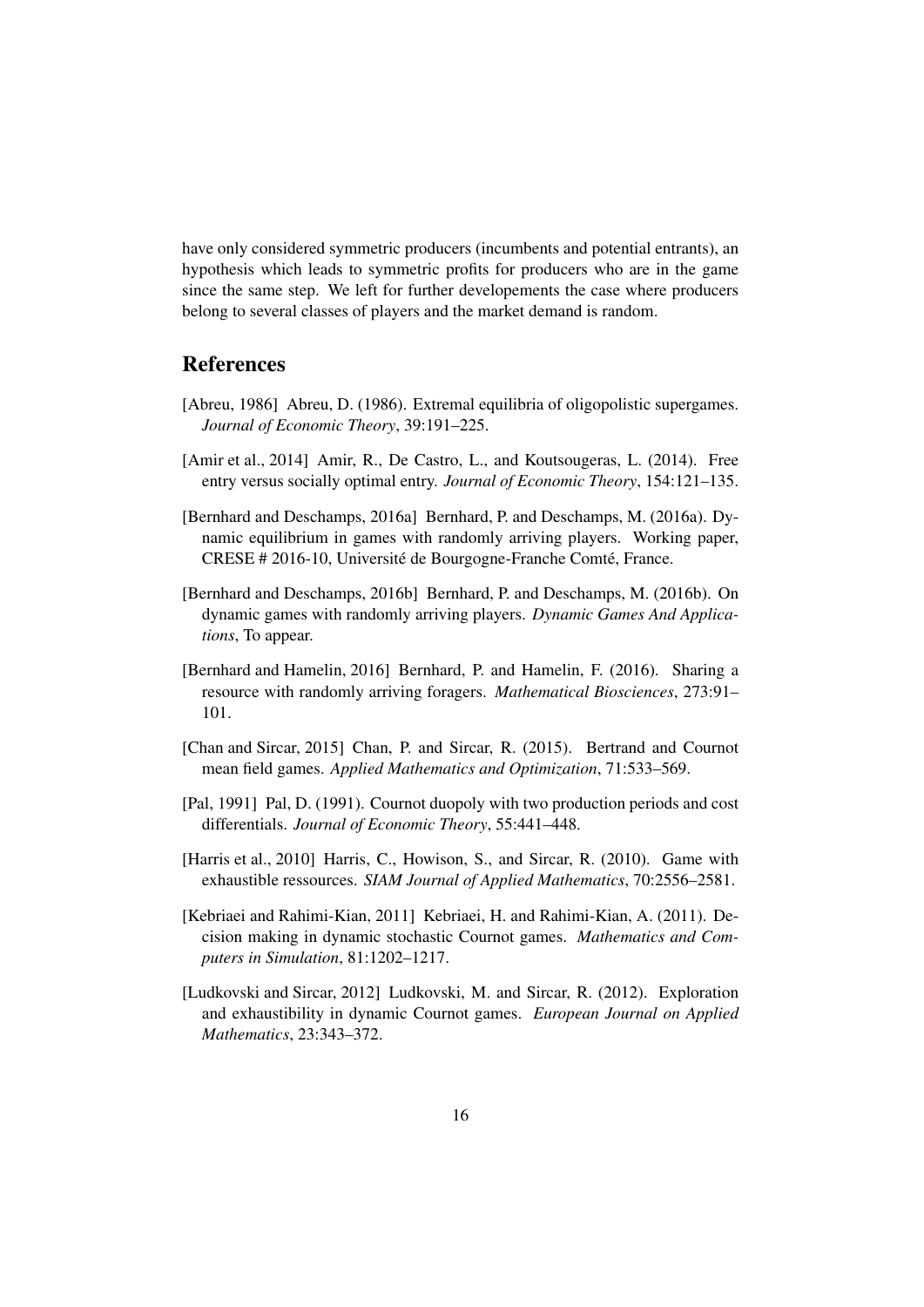- [Mankiw and Whinston, 1986] Mankiw, G. and Whinston, M. (1986). Free entry and social inefficiency. *Rand Journal of Economics*, 17:48–58.
- [Myerson, 1998] Myerson, R. B. (1998). Population uncertainty and Poisson games. *International Journal of Game Theory*, 27:375–392.
- [Myerson, 2000] Myerson, R. B. (2000). Large Poisson games. *Journal of Economic Theory*, 94:7–45.
- [Saloner, 1987] Saloner, G. (1987). Cournot duopoly with two production periods. *Journal of Economic Theory*, 42:183–187.
- [Snyder et al., 2013] Snyder, B., Van Gorder, R., and Vajravelu, K. (2013). Continuous-time dynamic games for the Cournot adjustment process for competing oligopolists. *Applied Mathematics and Computation*, 219:6400–6409.
- [van den Berg et al., 2012] van den Berg, A., Bos, I.and Herings, J.-J., and Peters, H. (2012). Dynamic Cournot duopoly with intertemporal capacity constraints. *International Journal of Industrial Organization*, 30:174–192.

| $C = ca$                                                                                                               | $C = ca^2$                                                                                                                                                                                                                                                                                                                                                                                                                                                                                                          |
|------------------------------------------------------------------------------------------------------------------------|---------------------------------------------------------------------------------------------------------------------------------------------------------------------------------------------------------------------------------------------------------------------------------------------------------------------------------------------------------------------------------------------------------------------------------------------------------------------------------------------------------------------|
|                                                                                                                        | $P_n^* = \frac{a(b+2c)}{(n+1)b+2c}$                                                                                                                                                                                                                                                                                                                                                                                                                                                                                 |
|                                                                                                                        |                                                                                                                                                                                                                                                                                                                                                                                                                                                                                                                     |
|                                                                                                                        | $\begin{array}{c c c c c} \hline \mathbb{Q} & P_n^\star = \frac{a+nc}{n+1} & P_n^\star = \frac{a(b+2c)}{(n+1)b+2c} \\ \hline \vdash & q_n^\star = \frac{a-c}{(n+1)b} & Q_n^\star = \frac{n(a-c)}{(n+1)b} & q_n^\star = \frac{a}{(n+1)b+c} & Q_n^\star = \frac{na}{(n+1)b+c} \\ \hline \mathbb{Q} & \pi_n^\star = \frac{1}{b}\bigg[\frac{a-c}{n+1}\bigg]^2 & \Pi_n^\star = \frac{n}{b}\bigg[\frac{a-c}{n+1}\bigg]^2 & \pi_n^\star =$                                                                                 |
| $P_n^* = \frac{n c}{n-1}$                                                                                              | $P_n^{\star} = \left(\frac{2a^{\varepsilon}c}{n-\frac{1}{n}}\right)^{\frac{1}{1+\varepsilon}}$                                                                                                                                                                                                                                                                                                                                                                                                                      |
|                                                                                                                        | $\begin{bmatrix} 1 \ \zeta \\ \zeta \\ \zeta \end{bmatrix} q_n^{\star} = \left[ \frac{a(\varepsilon - \frac{1}{n})}{n^{\frac{1}{\varepsilon}} c \varepsilon} \right]^{\varepsilon} \quad Q_n^{\star} = \left[ \frac{a(\varepsilon - \frac{1}{n})}{c \varepsilon} \right]^{\varepsilon} \quad q_n^{\star} = \left[ \frac{a(\varepsilon - \frac{1}{n})}{2n^{\frac{1}{\varepsilon}} c \varepsilon} \right]^{\frac{\varepsilon}{1 + \varepsilon}} \quad Q_n^{\star} = \left[ \frac{a(n - \frac{1}{\varepsilon})}{2c} \$ |
| $\boxed{\pi_n^\star = \frac{c Q_n^\star}{n(n \varepsilon - 1)}}$ $\Pi_n^\star = \frac{c Q_n^\star}{n \varepsilon - 1}$ | $\begin{cases} \pi_n^{\star} = \frac{c\left(n+\frac{1}{\varepsilon}\right)}{n^2\left(n-\frac{1}{\varepsilon}\right)}Q_n^{\star 2} & \Pi_n^{\star} = \frac{c\left(n+\frac{1}{\varepsilon}\right)}{n\left(n-\frac{1}{\varepsilon}\right)}Q_n^{\star 2} \end{cases}$                                                                                                                                                                                                                                                   |

# A Classic  $n$ -fixed results

Table 1: Equilibrium values in Cournot oligopoly with  $n$  agents

We wish to apply our model to Cournot oligopoly, under the combination of two hypotheses, one relative to the demand function —linear or isoelastic—, the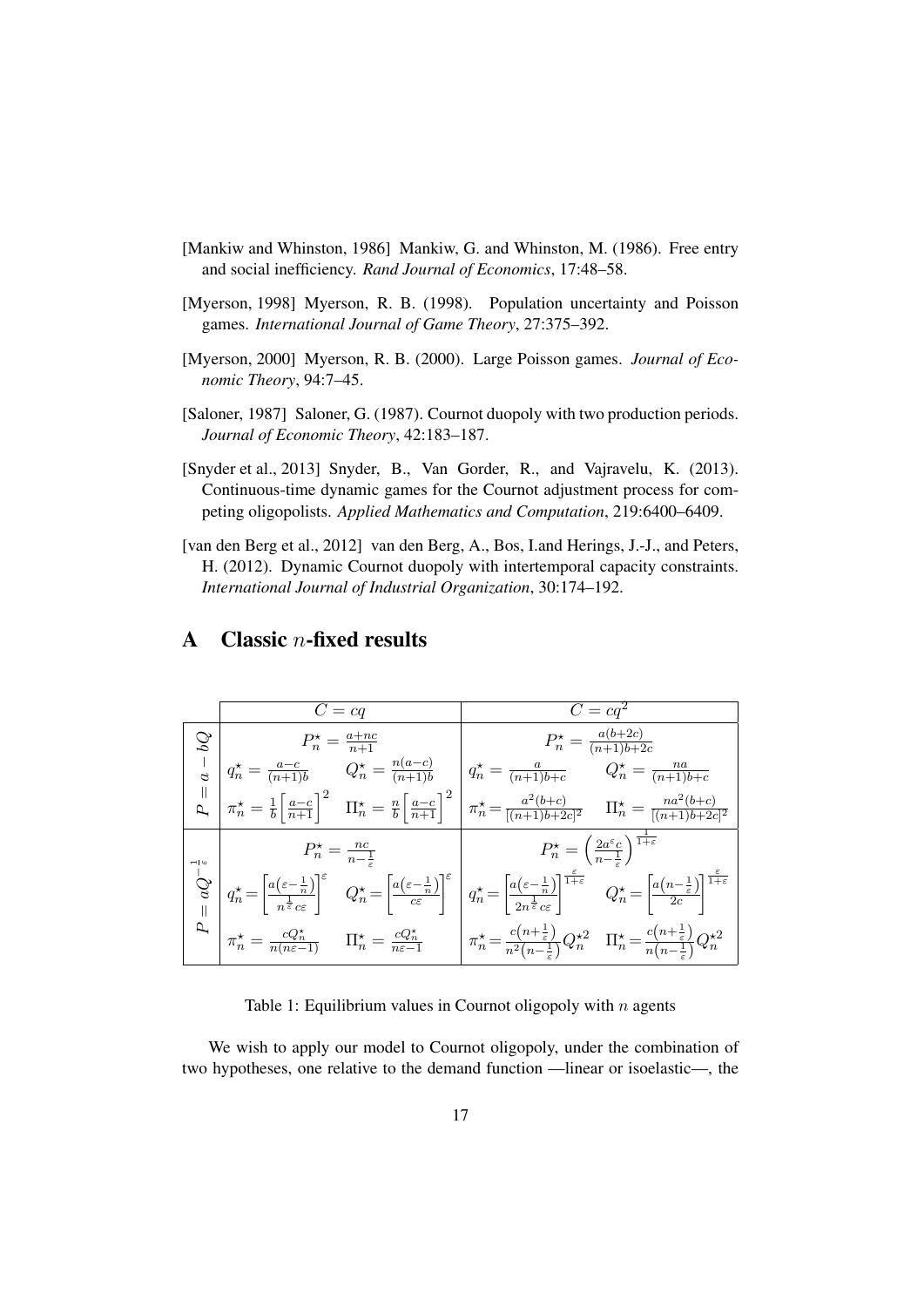|     | $C = cq$                                                                                                                                                                                                                   | $C = cq^2$                                                                                                                                                                     |
|-----|----------------------------------------------------------------------------------------------------------------------------------------------------------------------------------------------------------------------------|--------------------------------------------------------------------------------------------------------------------------------------------------------------------------------|
|     | $\mathbb{Q}$ $\left  \right. \qquad \qquad P_n^{\star} \sim c + \frac{a-c}{n} \to c$                                                                                                                                       | $P_n^{\star} \sim \frac{a(b+2c)}{h} n^{-1} \to 0$                                                                                                                              |
|     | $q_n^\star \sim \frac{a-c}{b} n^{-1}$<br>$Q_n^\star \to \frac{a-c}{b}$                                                                                                                                                     | $q_n^{\star} \sim \frac{a}{b} n^{-1}$ $Q_n^{\star} \to \frac{a}{b}$                                                                                                            |
|     | $\begin{array}{c}\n\parallel \\ \uparrow \lambda\n\end{array}\n\left \begin{array}{cc}\n\pi_n^{\star} \sim (a-c)^2 n^{-2} & \Pi_n^{\star} \sim (a-c)^2 n^{-1}\n\end{array}\right $                                         | $\pi_n^{\star} \sim \frac{a^2(b+c)}{b^2} n^{-2} \quad \Pi_n^{\star} \sim \frac{a^2(b+c)}{b^2} n^{-1}$                                                                          |
|     | $P_n^* \sim c\left(1+\frac{1}{n\varepsilon}\right) \to c$                                                                                                                                                                  | $P_n^{\star} \sim (2a^{\varepsilon}c)^{\frac{1}{1+\varepsilon}} n^{-\frac{1}{1+\varepsilon}} \to 0$                                                                            |
| °C, | $q_n^\star \sim \left(\tfrac{a}{c}\right)^\varepsilon n^{-1} \quad \, Q_n^\star \to \left(\tfrac{a}{c}\right)^\varepsilon$                                                                                                 | $q_n^{\star} \sim \left(\frac{a}{2c}\right)^{\frac{\epsilon}{1+\epsilon}} n^{-\frac{1}{1+\epsilon}} Q_n^{\star} \sim \left(\frac{an}{2c}\right)^{\frac{\epsilon}{1+\epsilon}}$ |
|     | $\underset{\Delta_{\bullet}}{\parallel}\ \bigg\ \ \pi_n^{\star} \sim \tfrac{a^{\varepsilon}}{\varepsilon c^{\varepsilon-1}} n^{-2} \quad \Pi_n^{\star} \sim \tfrac{a^{\varepsilon}}{\varepsilon c^{\varepsilon-1}} n^{-1}$ | $\pi_n^{\star} \sim \alpha n^{-\frac{2}{1+\varepsilon}}$ $\Pi_n^{\star} \sim \alpha n^{\frac{\varepsilon-1}{\varepsilon+1}}$                                                   |
|     |                                                                                                                                                                                                                            | $\alpha = \left(\frac{a}{2}\right)^{\frac{2\varepsilon}{1+\varepsilon}} c^{\frac{1-\varepsilon}{1+\varepsilon}}$                                                               |

Table 2: Asymptotics as  $n \to \infty$ 

other to the production cost of the players —linear or quadratic. We always consider identical players, enjoying complete information about the rules of the game and about the current number of players present in the game at each instant of time.

Let  $P(Q)$  be the inverse demand function and  $C(q)$  the individual production cost. We have

$$
\pi = qP(Q) - C(q),
$$

that each player seeks to maximize, assuming other players' production fixed. The method is as follows: write  $Q = q + (n - 1)q_n$ , hence

$$
\pi = qP(q + (n-1)q_n) - C(q),
$$

equate the partial derivative with respect to q to 0, and in that equation place  $q = q_n^*$ . The results are summarized in Table 1. In table 2, we give the asymptotic equivalent as  $n \to \infty$ . In the case of quadratic costs, the price goes to zero as  $n \to \infty$ . In the case of linear demand function, total production goes to a finite limit, while individual profits go to zero as  $n^{-2}$ , and therefore also total profit as  $n^{-1}$ . But the total production and profit behave differently depending on whether the production cost is linear or quadratic: in the former case, gross production goes to a finite limit and total profits go to zero, while in the latter, gross production and total profits go to infinity.

Let us also emphasize that the same theory developed to evaluate the expectation of the cumulative profit of the players applies mutatis mutandis to evaluate the expectation of any other cumulative quantity pertaining to this game, e.g. in the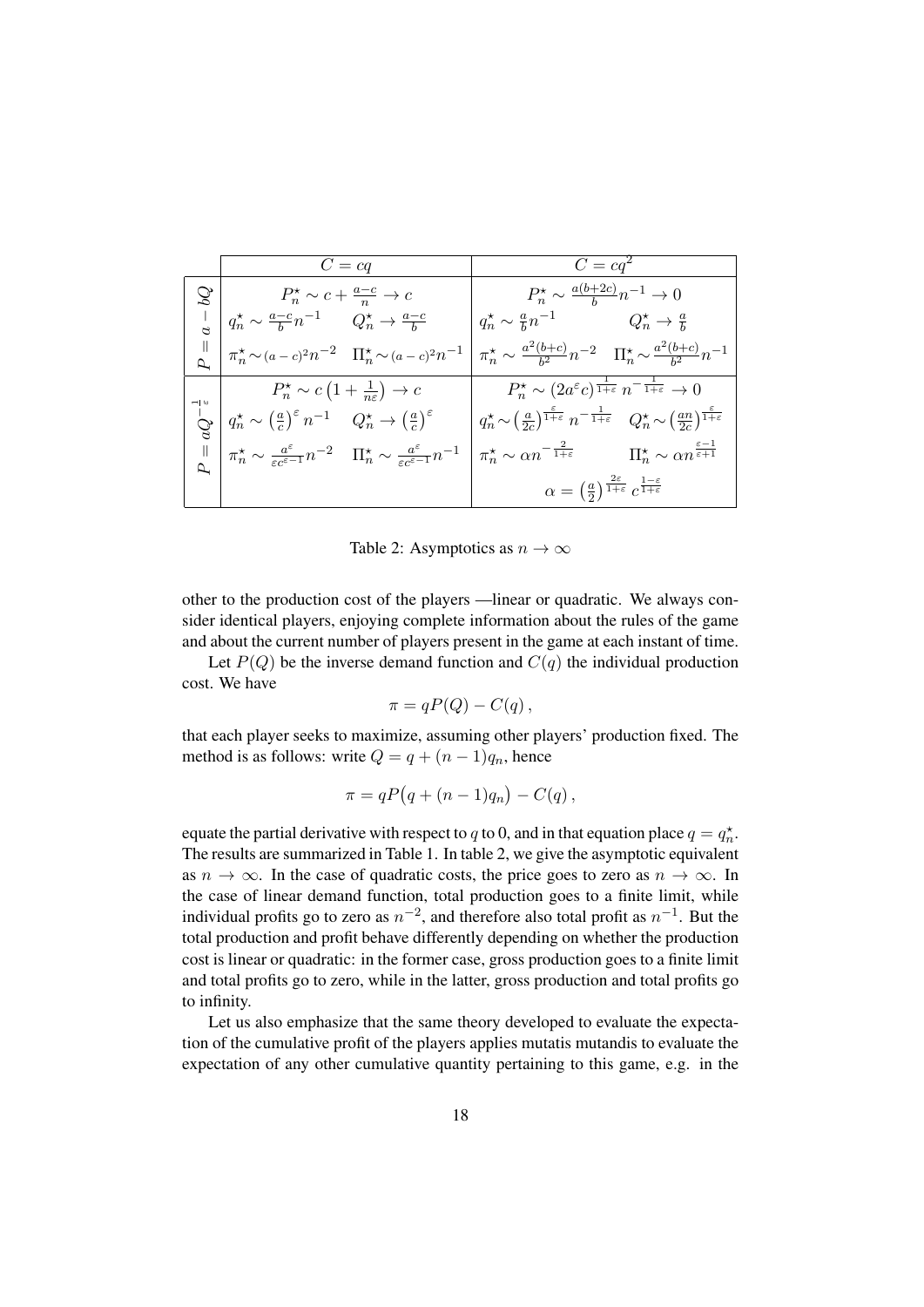application to the Cournot oligopoly, the finite time cumulative gross production

$$
G = \sum_{t=t_1}^{T} Q_n.
$$

# B Derivation of the backward algorithm formula

We start from equation  $(6)$ 

$$
\Pi_n^e = \sum_{t_{n+1}=t_n+1}^{\infty} (1 - p_{n+1})^{t_{n+1}-t_n-1} p_{n+1} \left[ \sum_{t=t_n}^{t_{n+1}} r^{t-t_n} \pi_n + r^{t_{n+1}-t_n} \Pi_{n+1}^e(t_{n+1}) \right].
$$

The inner sum over  $t$  can be expressed in closed form, to get

$$
\Pi_n^e = \sum_{t_{n+1}=t_n+1}^{\infty} (1-p_{n+1})^{t_{n+1}-t_n-1} p_{n+1} \left[ \frac{1-r^{t_{n+1}-t_n}}{1-r} \pi_n + r^{t_{n+1}-t_n} \Pi_{n+1}^e(t_{n+1}) \right].
$$

substitute  $t$  for the dummy summation index  $t_{n+1}$ , and expand in

$$
\Pi_n^e = \frac{p_{n+1}}{1 - p_{n+1}} \left[ \left( \sum_{t=t_n+1}^{\infty} (1 - p_{n+1})^{t-t_n} - \sum_{t=t_n+1}^{\infty} [(1 - p_{n+1})r]^{t-t_n} \right) \frac{\pi_n}{1 - r} + \sum_{t=t_n+1}^{\infty} [(1 - p_{n+1})r]^{t-t_n} \Pi_{n+1}^e \right].
$$

Use again the closed form of the sums of powers:

$$
\Pi_n^e = \frac{p_{n+1}}{1 - p_{n+1}} \left[ \left( \frac{1 - p_{n+1}}{p_{n+1}} - \frac{(1 - p_{n+1})r}{1 - (1 - p_{n+1})r} \right) \frac{\pi_n}{1 - r} + \frac{(1 - p_{n+1})r}{1 - (1 - p_{n+1})r} \Pi_{n+1}^e \right].
$$

or

$$
\Pi_n^e = \left(1 - \frac{p_{n+1}r}{1 - (1 - p_{n+1})r}\right) \frac{\pi_n}{1 - r} + \frac{p_{n+1}r}{1 - (1 - p_{n+1})r} \Pi_{n+1}^e.
$$

or, finally, formula (7):

$$
\Pi_n^e = \frac{1}{1 - (1 - p_{n+1})r} \left( \pi_n + p_{n+1}r \Pi_{n+1}^e \right).
$$